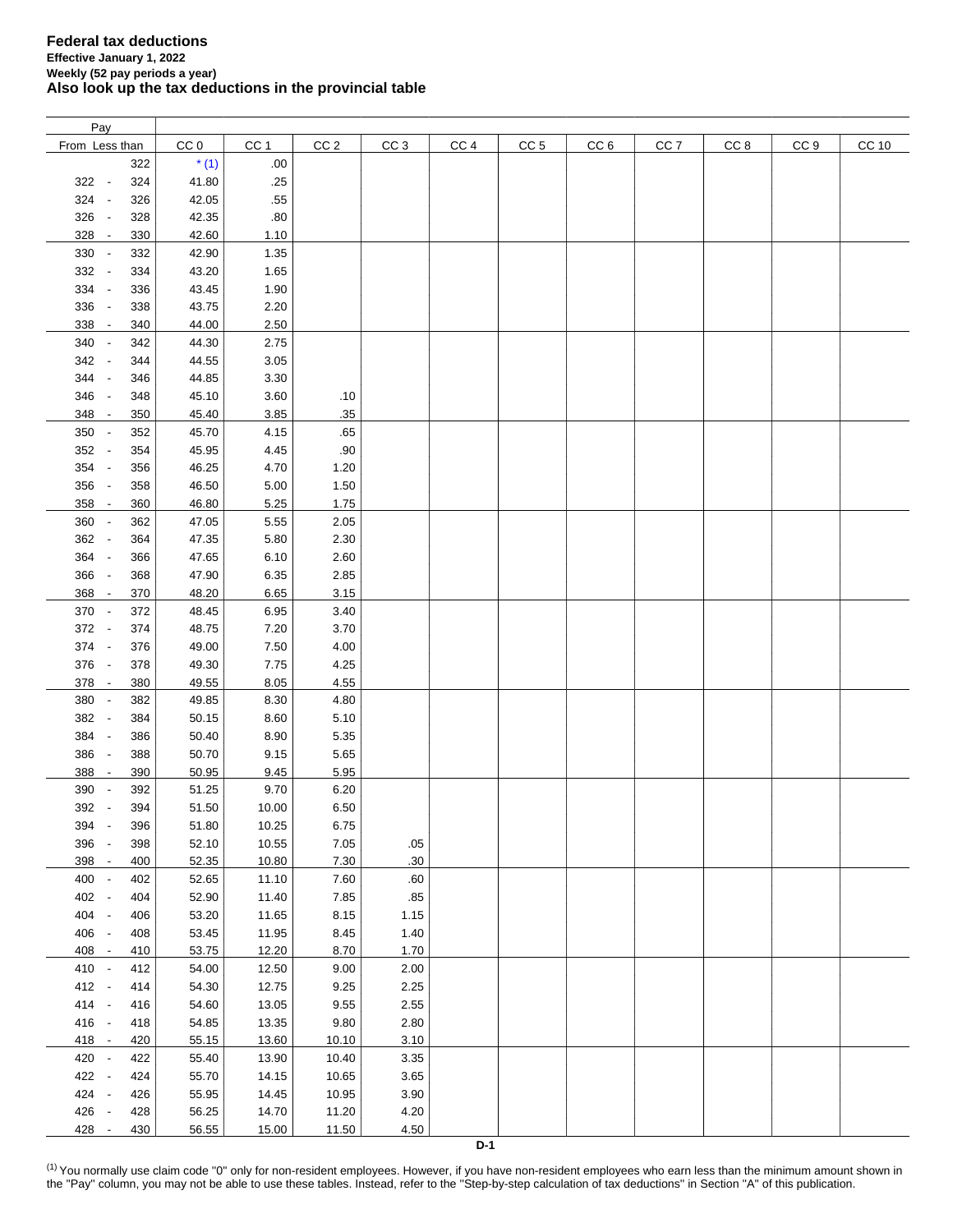| Pay                             |     |                 |                 |                 |                 |                 |                 |                 |                 |      |                 |       |
|---------------------------------|-----|-----------------|-----------------|-----------------|-----------------|-----------------|-----------------|-----------------|-----------------|------|-----------------|-------|
| From Less than                  |     | CC <sub>0</sub> | CC <sub>1</sub> | CC <sub>2</sub> | CC <sub>3</sub> | CC <sub>4</sub> | CC <sub>5</sub> | CC <sub>6</sub> | CC <sub>7</sub> | CC 8 | CC <sub>9</sub> | CC 10 |
| 430 -                           | 434 | 56.95           | 15.40           | 11.90           | 4.90            |                 |                 |                 |                 |      |                 |       |
| 434 -                           | 438 | 57.50           | 15.95           | 12.45           | 5.45            |                 |                 |                 |                 |      |                 |       |
| 438 -                           | 442 | 58.05           | 16.55           | 13.00           | 6.00            |                 |                 |                 |                 |      |                 |       |
| 442 -                           | 446 | 58.60           | 17.10           | 13.60           | 6.55            |                 |                 |                 |                 |      |                 |       |
|                                 |     |                 |                 |                 |                 |                 |                 |                 |                 |      |                 |       |
| 446 -                           | 450 | 59.15           | 17.65           | 14.15           | 7.10            | .10             |                 |                 |                 |      |                 |       |
| 450 -                           | 454 | 59.75           | 18.20           | 14.70           | 7.70            | .65             |                 |                 |                 |      |                 |       |
| 454 -                           | 458 | 60.30           | 18.75           | 15.25           | 8.25            | 1.25            |                 |                 |                 |      |                 |       |
| 458 -                           | 462 | 60.85           | 19.30           | 15.80           | 8.80            | 1.80            |                 |                 |                 |      |                 |       |
| 462 -                           | 466 | 61.40           | 19.85           | 16.35           | 9.35            | 2.35            |                 |                 |                 |      |                 |       |
| 466<br>$\overline{\phantom{a}}$ | 470 | 61.95           | 20.40           | 16.90           | 9.90            | 2.90            |                 |                 |                 |      |                 |       |
| 470 -                           | 474 | 62.50           | 21.00           | 17.45           | 10.45           | 3.45            |                 |                 |                 |      |                 |       |
| 474 -                           | 478 | 63.05           | 21.55           | 18.05           | 11.00           | 4.00            |                 |                 |                 |      |                 |       |
| 478 -                           | 482 | 63.60           | 22.10           | 18.60           | 11.55           | 4.55            |                 |                 |                 |      |                 |       |
| 482 -                           | 486 | 64.20           | 22.65           | 19.15           | 12.15           | 5.10            |                 |                 |                 |      |                 |       |
| 486 -                           | 490 | 64.75           | 23.20           | 19.70           | 12.70           | 5.70            |                 |                 |                 |      |                 |       |
| 490 -                           | 494 | 65.30           | 23.75           | 20.25           | 13.25           | 6.25            |                 |                 |                 |      |                 |       |
| 494 -                           | 498 | 65.85           | 24.30           | 20.80           | 13.80           | 6.80            |                 |                 |                 |      |                 |       |
| 498 -                           | 502 | 66.40           | 24.85           | 21.35           | 14.35           | 7.35            | .35             |                 |                 |      |                 |       |
| 502 -                           | 506 | 66.95           | 25.45           | 21.90           | 14.90           | 7.90            | .90             |                 |                 |      |                 |       |
| 506<br>$\sim$                   | 510 | 67.50           | 26.00           | 22.50           | 15.45           | 8.45            | 1.45            |                 |                 |      |                 |       |
| 510 -                           | 514 | 68.05           | 26.55           | 23.05           | 16.00           | 9.00            | 2.00            |                 |                 |      |                 |       |
| 514 -                           | 518 | 68.65           | 27.10           | 23.60           | 16.60           | 9.55            | 2.55            |                 |                 |      |                 |       |
|                                 |     |                 |                 |                 |                 |                 |                 |                 |                 |      |                 |       |
| 518 -                           | 522 | 69.20           | 27.65           | 24.15           | 17.15           | 10.15           | 3.10            |                 |                 |      |                 |       |
| $522 -$                         | 526 | 69.75           | 28.20           | 24.70           | 17.70           | 10.70           | 3.65            |                 |                 |      |                 |       |
| $526 -$                         | 530 | 70.30           | 28.75           | 25.25           | 18.25           | 11.25           | 4.25            |                 |                 |      |                 |       |
| 530 -                           | 534 | 70.85           | 29.30           | 25.80           | 18.80           | 11.80           | 4.80            |                 |                 |      |                 |       |
| 534 -                           | 538 | 71.40           | 29.90           | 26.35           | 19.35           | 12.35           | 5.35            |                 |                 |      |                 |       |
| 538 -                           | 542 | 71.95           | 30.45           | 26.95           | 19.90           | 12.90           | 5.90            |                 |                 |      |                 |       |
| 542 -                           | 546 | 72.50           | 31.00           | 27.50           | 20.50           | 13.45           | 6.45            |                 |                 |      |                 |       |
| 546 -                           | 550 | 73.10           | 31.55           | 28.05           | 21.05           | 14.00           | 7.00            |                 |                 |      |                 |       |
| 550 -                           | 554 | 73.65           | 32.10           | 28.60           | 21.60           | 14.60           | 7.55            | .55             |                 |      |                 |       |
| 554 -                           | 558 | 74.20           | 32.65           | 29.15           | 22.15           | 15.15           | 8.15            | 1.10            |                 |      |                 |       |
| 558 -                           | 562 | 74.75           | 33.20           | 29.70           | 22.70           | 15.70           | 8.70            | 1.65            |                 |      |                 |       |
| 562 -                           | 566 | 75.30           | 33.75           | 30.25           | 23.25           | 16.25           | 9.25            | 2.25            |                 |      |                 |       |
| 566 -                           | 570 | 75.85           | 34.35           | 30.80           | 23.80           | 16.80           | 9.80            | 2.80            |                 |      |                 |       |
| 570 -                           | 574 | 76.40           | 34.90           | 31.40           | 24.35           | 17.35           | 10.35           | 3.35            |                 |      |                 |       |
| 574 -                           | 578 | 76.95           | 35.45           | 31.95           | 24.95           | 17.90           | 10.90           | 3.90            |                 |      |                 |       |
| 578<br>$\sim$                   | 582 | 77.55           | 36.00           | 32.50           | 25.50           | 18.45           | 11.45           | 4.45            |                 |      |                 |       |
| 582 -                           | 586 | 78.10           | 36.55           | 33.05           | 26.05           | 19.05           | 12.00           | 5.00            |                 |      |                 |       |
| 586 -                           | 590 | 78.65           | 37.10           | 33.60           | 26.60           | 19.60           | 12.60           | 5.55            |                 |      |                 |       |
| 590 -                           | 594 | 79.20           | 37.65           | 34.15           | 27.15           | 20.15           | 13.15           | 6.10            |                 |      |                 |       |
| 594 -                           | 598 | 79.75           | 38.20           | 34.70           | 27.70           | 20.70           | 13.70           | 6.70            |                 |      |                 |       |
| 598 -                           | 602 | 80.30           | 38.80           | 35.25           | 28.25           | 21.25           | 14.25           | 7.25            | .25             |      |                 |       |
| 602 -                           | 606 | 80.85           | 39.35           | 35.85           | 28.80           | 21.80           | 14.80           | 7.80            | .80             |      |                 |       |
| 606 -                           | 610 | 81.40           | 39.90           | 36.40           | 29.40           | 22.35           | 15.35           | 8.35            | 1.35            |      |                 |       |
| $610 -$                         | 614 | 82.00           | 40.45           | 36.95           | 29.95           | 22.90           | 15.90           | 8.90            | 1.90            |      |                 |       |
|                                 |     |                 |                 |                 |                 |                 |                 |                 |                 |      |                 |       |
| 614 -                           | 618 | 82.55           | 41.00           | 37.50           | 30.50           | 23.50           | 16.45           | 9.45            | 2.45            |      |                 |       |
| 618 -                           | 622 | 83.10           | 41.55           | 38.05           | 31.05           | 24.05           | 17.05           | 10.00           | 3.00            |      |                 |       |
| 622 -                           | 626 | 83.65           | 42.10           | 38.60           | 31.60           | 24.60           | 17.60           | 10.55           | 3.55            |      |                 |       |
| 626 -                           | 630 | 84.20           | 42.65           | 39.15           | 32.15           | 25.15           | 18.15           | 11.15           | 4.10            |      |                 |       |
| 630 -                           | 634 | 84.75           | 43.25           | 39.70           | 32.70           | 25.70           | 18.70           | 11.70           | 4.70            |      |                 |       |
| 634 -                           | 638 | 85.30           | 43.80           | 40.30           | 33.25           | 26.25           | 19.25           | 12.25           | 5.25            |      |                 |       |
| 638 -                           | 642 | 85.85           | 44.35           | 40.85           | 33.85           | 26.80           | 19.80           | 12.80           | 5.80            |      |                 |       |
| 642 -                           | 646 | 86.45           | 44.90           | 41.40           | 34.40           | 27.35           | 20.35           | 13.35           | 6.35            |      |                 |       |
| 646 -                           | 650 | 87.00           | 45.45           | 41.95           | 34.95           | 27.95           | 20.90           | 13.90           | 6.90            |      |                 |       |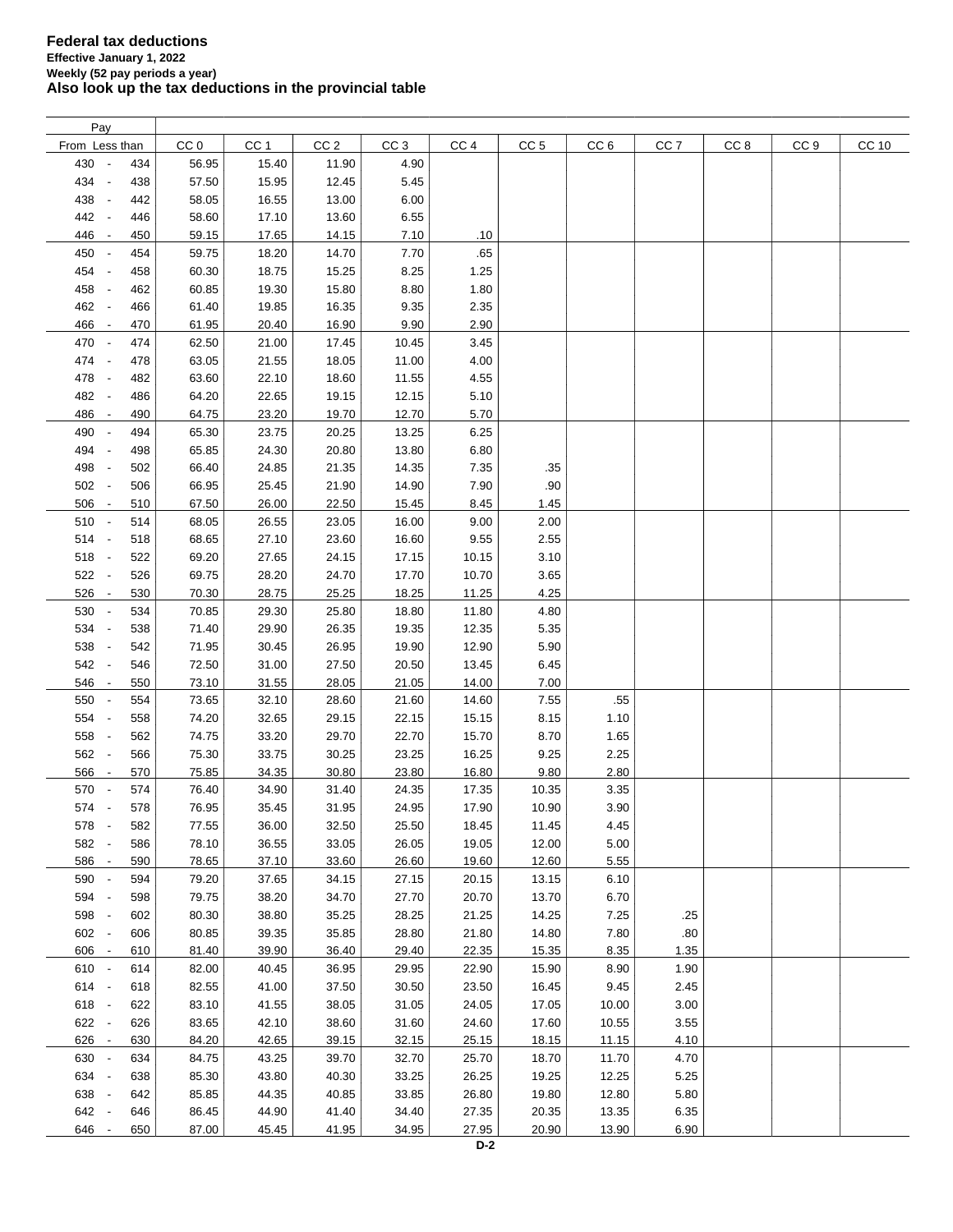| Pay                             |      |                 |                 |                 |                 |                 |                 |                 |                 |                 |                 |              |
|---------------------------------|------|-----------------|-----------------|-----------------|-----------------|-----------------|-----------------|-----------------|-----------------|-----------------|-----------------|--------------|
| From Less than                  |      | CC <sub>0</sub> | CC <sub>1</sub> | CC <sub>2</sub> | CC <sub>3</sub> | CC <sub>4</sub> | CC <sub>5</sub> | CC <sub>6</sub> | CC <sub>7</sub> | CC <sub>8</sub> | CC <sub>9</sub> | <b>CC 10</b> |
| 650 -                           | 658  | 87.80           | 46.30           | 42.80           | 35.75           | 28.75           | 21.75           | 14.75           | 7.75            | .75             |                 |              |
| 658 -                           | 666  | 88.95           | 47.40           | 43.90           | 36.90           | 29.90           | 22.85           | 15.85           | 8.85            | 1.85            |                 |              |
| 666 -                           | 674  | 90.05           | 48.50           | 45.00           | 38.00           | 31.00           | 24.00           | 16.95           | 9.95            | 2.95            |                 |              |
| 674 -                           | 682  | 91.15           | 49.65           | 46.10           | 39.10           | 32.10           | 25.10           | 18.10           | 11.05           | 4.05            |                 |              |
| 682<br>$\sim$                   | 690  | 92.25           | 50.75           | 47.25           | 40.20           | 33.20           | 26.20           | 19.20           | 12.20           | 5.20            |                 |              |
| 690<br>$\sim$                   | 698  | 93.40           | 51.85           | 48.35           | 41.35           | 34.35           | 27.30           | 20.30           | 13.30           | 6.30            |                 |              |
| 698 -                           | 706  | 94.50           | 52.95           | 49.45           | 42.45           | 35.45           | 28.45           | 21.40           | 14.40           | 7.40            | .40             |              |
|                                 |      |                 |                 |                 |                 |                 |                 |                 |                 |                 |                 |              |
| 706 -                           | 714  | 95.60           | 54.10           | 50.55           | 43.55           | 36.55           | 29.55           | 22.55           | 15.50           | 8.50            | 1.50            |              |
| 714 -                           | 722  | 96.70           | 55.20           | 51.70           | 44.70           | 37.65           | 30.65           | 23.65           | 16.65           | 9.65            | 2.60            |              |
| 722 -                           | 730  | 97.85           | 56.30           | 52.80           | 45.80           | 38.80           | 31.75           | 24.75           | 17.75           | 10.75           | 3.75            |              |
| 730<br>$\sim$                   | 738  | 98.95           | 57.40           | 53.90           | 46.90           | 39.90           | 32.90           | 25.85           | 18.85           | 11.85           | 4.85            |              |
| 738<br>$\sim$                   | 746  | 100.05          | 58.55           | 55.00           | 48.00           | 41.00           | 34.00           | 27.00           | 19.95           | 12.95           | 5.95            |              |
| 746 -                           | 754  | 101.15          | 59.65           | 56.15           | 49.15           | 42.10           | 35.10           | 28.10           | 21.10           | 14.10           | 7.05            | .05          |
| 754 -                           | 762  | 102.30          | 60.75           | 57.25           | 50.25           | 43.25           | 36.20           | 29.20           | 22.20           | 15.20           | 8.20            | 1.15         |
| 762 -                           | 770  | 103.40          | 61.85           | 58.35           | 51.35           | 44.35           | 37.35           | 30.30           | 23.30           | 16.30           | 9.30            | 2.30         |
| 770 -                           | 778  | 104.50          | 63.00           | 59.45           | 52.45           | 45.45           | 38.45           | 31.45           | 24.45           | 17.40           | 10.40           | 3.40         |
| 778<br>$\sim$                   | 786  | 105.60          | 64.10           | 60.60           | 53.60           | 46.55           | 39.55           | 32.55           | 25.55           | 18.55           | 11.50           | 4.50         |
| 786<br>$\sim$                   | 794  | 106.75          | 65.20           | 61.70           | 54.70           | 47.70           | 40.65           | 33.65           | 26.65           | 19.65           | 12.65           | 5.60         |
| 794 -                           | 802  | 107.85          | 66.30           | 62.80           | 55.80           | 48.80           | 41.80           | 34.75           | 27.75           | 20.75           | 13.75           | 6.75         |
| 802<br>$\sim$                   | 810  | 108.95          | 67.45           | 63.90           | 56.90           | 49.90           | 42.90           | 35.90           | 28.90           | 21.85           | 14.85           | 7.85         |
| 810 -                           | 818  | 110.05          | 68.55           | 65.05           | 58.05           | 51.00           | 44.00           | 37.00           | 30.00           | 23.00           | 15.95           | 8.95         |
| 818 -                           | 826  | 111.20          | 69.65           | 66.15           | 59.15           | 52.15           | 45.10           | 38.10           | 31.10           | 24.10           | 17.10           | 10.05        |
| 826 -                           | 834  | 112.30          | 70.75           | 67.25           | 60.25           | 53.25           | 46.25           | 39.20           | 32.20           | 25.20           | 18.20           | 11.20        |
| 834 -                           | 842  | 113.40          | 71.90           | 68.35           | 61.35           | 54.35           | 47.35           | 40.35           | 33.35           | 26.30           | 19.30           | 12.30        |
| 842 -                           | 850  | 114.50          | 73.00           | 69.50           | 62.50           | 55.45           | 48.45           | 41.45           | 34.45           | 27.45           | 20.40           | 13.40        |
| 850 -                           | 858  | 115.65          | 74.10           | 70.60           | 63.60           | 56.60           | 49.55           | 42.55           | 35.55           | 28.55           | 21.55           | 14.50        |
| 858 -                           | 866  | 116.75          | 75.20           | 71.70           | 64.70           | 57.70           | 50.70           | 43.65           | 36.65           | 29.65           | 22.65           | 15.65        |
| 866<br>$\sim$                   | 874  | 117.85          | 76.35           | 72.85           | 65.80           |                 |                 | 44.80           | 37.80           | 30.75           | 23.75           | 16.75        |
|                                 |      |                 |                 |                 |                 | 58.80           | 51.80           |                 |                 |                 |                 |              |
| 874 -                           | 882  | 119.00          | 77.45           | 73.95           | 66.95           | 59.90           | 52.90           | 45.90           | 38.90           | 31.90           | 24.85           | 17.85        |
| 882 -                           | 890  | 120.10          | 78.55           | 75.05           | 68.05           | 61.05           | 54.00           | 47.00           | 40.00           | 33.00           | 26.00           | 18.95        |
| 890<br>$\sim$                   | 898  | 121.20          | 79.65           | 76.15           | 69.15           | 62.15           | 55.15           | 48.10           | 41.10           | 34.10           | 27.10           | 20.10        |
| 898 -                           | 906  | 122.30          | 80.80           | 77.30           | 70.25           | 63.25           | 56.25           | 49.25           | 42.25           | 35.20           | 28.20           | 21.20        |
| 906 -                           | 914  | 123.45          | 81.90           | 78.40           | 71.40           | 64.35           | 57.35           | 50.35           | 43.35           | 36.35           | 29.30           | 22.30        |
| 914<br>$\sim$                   | 922  | 124.55          | 83.00           | 79.50           | 72.50           | 65.50           | 58.45           | 51.45           | 44.45           | 37.45           | 30.45           | 23.40        |
| 922<br>$\overline{\phantom{a}}$ | 930  | 125.65          | 84.10           | 80.60           | 73.60           | 66.60           | 59.60           | 52.60           | 45.55           | 38.55           | 31.55           | 24.55        |
| 930<br>$\overline{\phantom{a}}$ | 938  | 126.75          | 85.25           | 81.75           | 74.70           | 67.70           | 60.70           | 53.70           | 46.70           | 39.65           | 32.65           | 25.65        |
| 938<br>$\sim$                   | 946  | 127.90          | 86.35           | 82.85           | 75.85           | 68.80           | 61.80           | 54.80           | 47.80           | 40.80           | 33.75           | 26.75        |
| 946<br>$\sim$                   | 954  | 129.00          | 87.45           | 83.95           | 76.95           | 69.95           | 62.90           | 55.90           | 48.90           | 41.90           | 34.90           | 27.85        |
| 954 -                           | 962  | 130.10          | 88.55           | 85.05           | 78.05           | 71.05           | 64.05           | 57.05           | 50.00           | 43.00           | 36.00           | 29.00        |
| 962 -                           | 970  | 131.25          | 89.70           | 86.20           | 79.20           | 72.20           | 65.20           | 58.15           | 51.15           | 44.15           | 37.15           | 30.15        |
| 970 -                           | 978  | 132.80          | 91.25           | 87.75           | 80.75           | 73.75           | 66.75           | 59.70           | 52.70           | 45.70           | 38.70           | 31.70        |
| 978 -                           | 986  | 134.35          | 92.80           | 89.30           | 82.30           | 75.30           | 68.30           | 61.30           | 54.25           | 47.25           | 40.25           | 33.25        |
| 986<br>$\sim$                   | 994  | 135.90          | 94.35           | 90.85           | 83.85           | 76.85           | 69.85           | 62.85           | 55.80           | 48.80           | 41.80           | 34.80        |
| 994<br>$\sim$                   | 1002 | 137.45          | 95.95           | 92.40           | 85.40           | 78.40           | 71.40           | 64.40           | 57.35           | 50.35           | 43.35           | 36.35        |
| $1002 -$                        | 1010 | 139.00          | 97.50           | 93.95           | 86.95           | 79.95           | 72.95           | 65.95           | 58.95           | 51.90           | 44.90           | 37.90        |
| $1010 -$                        | 1018 | 140.55          | 99.05           | 95.55           | 88.50           | 81.50           | 74.50           | 67.50           | 60.50           | 53.45           | 46.45           | 39.45        |
| 1018 -                          | 1026 | 142.10          | 100.60          | 97.10           | 90.05           | 83.05           | 76.05           | 69.05           | 62.05           | 55.00           | 48.00           | 41.00        |
| 1026 -                          | 1034 | 143.65          | 102.15          | 98.65           | 91.60           | 84.60           | 77.60           | 70.60           | 63.60           | 56.55           | 49.55           | 42.55        |
|                                 |      |                 |                 |                 |                 |                 |                 |                 |                 |                 |                 |              |
| 1034 -                          | 1042 | 145.20          | 103.70          | 100.20          | 93.15           | 86.15           | 79.15           | 72.15           | 65.15           | 58.15           | 51.10           | 44.10        |
| $1042 -$                        | 1050 | 146.75          | 105.25          | 101.75          | 94.75           | 87.70           | 80.70           | 73.70           | 66.70           | 59.70           | 52.65           | 45.65        |
| 1050 -                          | 1058 | 148.35          | 106.80          | 103.30          | 96.30           | 89.25           | 82.25           | 75.25           | 68.25           | 61.25           | 54.20           | 47.20        |
| 1058                            | 1066 | 149.90          | 108.35          | 104.85          | 97.85           | 90.80           | 83.80           | 76.80           | 69.80           | 62.80           | 55.80           | 48.75        |
| 1066 -                          | 1074 | 151.45          | 109.90          | 106.40          | 99.40           | 92.40           | 85.35           | 78.35           | 71.35           | 64.35           | 57.35           | 50.30        |
| 1074 -                          | 1082 | 153.00          | 111.45          | 107.95          | 100.95          | 93.95           | 86.90           | 79.90           | 72.90           | 65.90           | 58.90           | 51.85        |
| 1082 -                          | 1090 | 154.55          | 113.00          | 109.50          | 102.50          | 95.50           | 88.45           | 81.45           | 74.45           | 67.45           | 60.45           | 53.40        |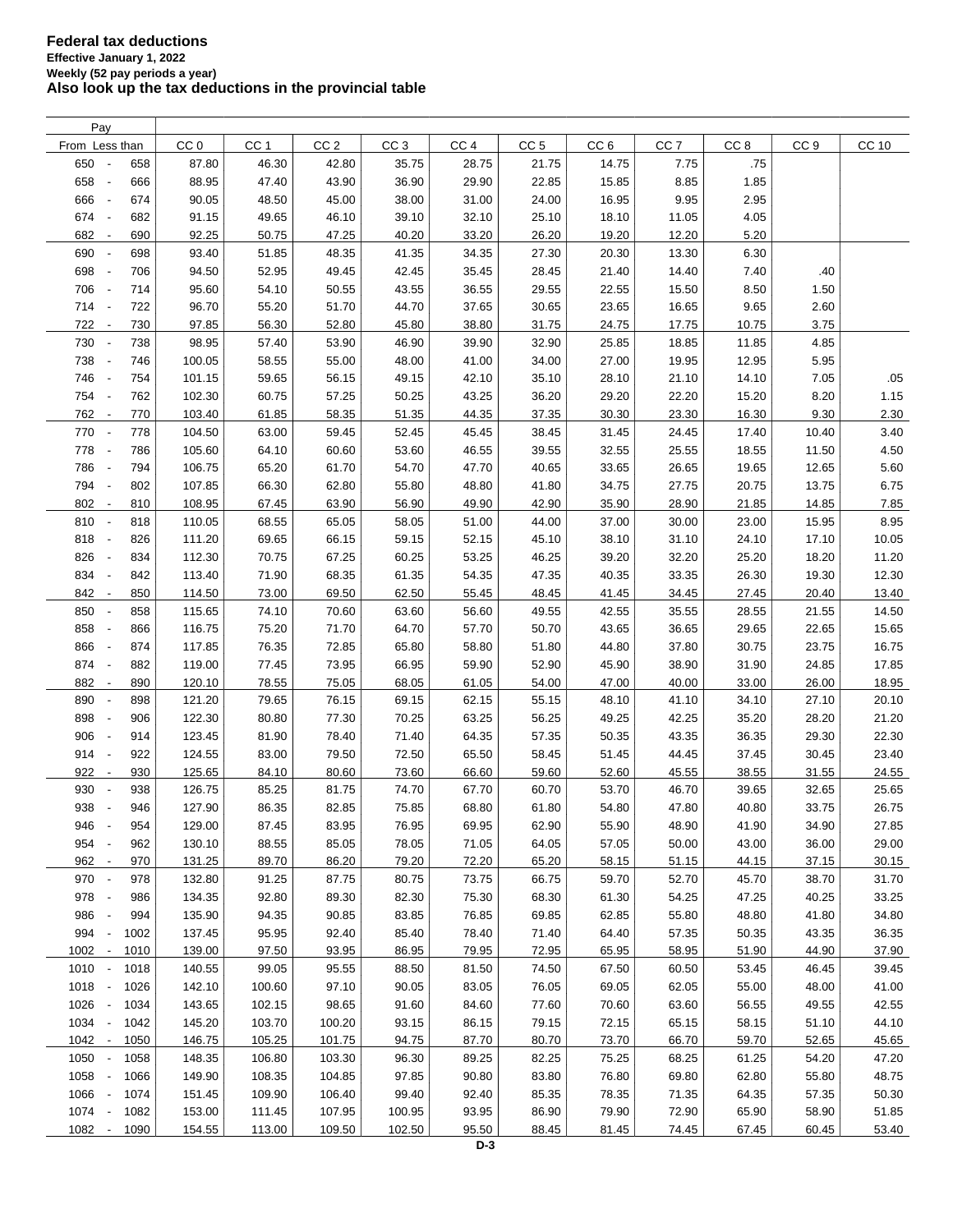| Pay                                      |                 |                 |                 |                  |                 |                  |                 |                 |                 |                 |        |
|------------------------------------------|-----------------|-----------------|-----------------|------------------|-----------------|------------------|-----------------|-----------------|-----------------|-----------------|--------|
| From Less than                           | CC <sub>0</sub> | CC <sub>1</sub> | CC <sub>2</sub> | CC <sub>3</sub>  | CC <sub>4</sub> | CC <sub>5</sub>  | CC <sub>6</sub> | CC <sub>7</sub> | CC <sub>8</sub> | CC <sub>9</sub> | CC 10  |
| 1090<br>1102<br>$\sim$                   | 156.50          | 114.95          | 111.45          | 104.45           | 97.40           | 90.40            | 83.40           | 76.40           | 69.40           | 62.35           | 55.35  |
| 1102<br>$\sim$<br>1114                   | 158.80          | 117.25          | 113.75          | 106.75           | 99.75           | 92.75            | 85.75           | 78.70           | 71.70           | 64.70           | 57.70  |
| 1114 -<br>1126                           | 161.15          | 119.60          | 116.10          | 109.10           | 102.10          | 95.05            | 88.05           | 81.05           | 74.05           | 67.05           | 60.00  |
| 1126<br>1138<br>$\sim$                   | 163.45          | 121.95          | 118.45          | 111.40           | 104.40          | 97.40            | 90.40           | 83.40           | 76.35           | 69.35           | 62.35  |
| 1138<br>1150<br>$\sim$                   | 165.80          | 124.25          | 120.75          | 113.75           | 106.75          | 99.75            | 92.70           | 85.70           | 78.70           | 71.70           | 64.70  |
| 1150<br>$\sim$<br>1162                   | 168.10          | 126.60          | 123.10          | 116.10           | 109.05          | 102.05           | 95.05           | 88.05           | 81.05           | 74.00           | 67.00  |
|                                          |                 |                 |                 |                  |                 |                  |                 |                 |                 |                 |        |
| 1162 -<br>1174                           | 170.45          | 128.95          | 125.45          | 118.45           | 111.40          | 104.40           | 97.40           | 90.40           | 83.40           | 76.35           | 69.35  |
| 1174 -<br>1186                           | 172.85          | 131.30          | 127.80          | 120.80           | 113.75          | 106.75           | 99.75           | 92.75           | 85.75           | 78.70           | 71.70  |
| 1186<br>$\sim$<br>1198                   | 175.20          | 133.65          | 130.15          | 123.15           | 116.15          | 109.10           | 102.10          | 95.10           | 88.10           | 81.10           | 74.05  |
| 1198 -<br>1210                           | 177.55          | 136.00          | 132.50          | 125.50           | 118.50          | 111.50           | 104.45          | 97.45           | 90.45           | 83.45           | 76.45  |
| 1210<br>$\overline{\phantom{a}}$<br>1222 | 179.90          | 138.35          | 134.85          | 127.85           | 120.85          | 113.85           | 106.85          | 99.80           | 92.80           | 85.80           | 78.80  |
| 1222<br>1234<br>$\overline{\phantom{a}}$ | 182.25          | 140.75          | 137.20          | 130.20           | 123.20          | 116.20           | 109.20          | 102.15          | 95.15           | 88.15           | 81.15  |
| 1234<br>1246<br>$\overline{\phantom{a}}$ | 184.60          | 143.10          | 139.60          | 132.55           | 125.55          | 118.55           | 111.55          | 104.55          | 97.50           | 90.50           | 83.50  |
| 1246<br>1258<br>$\overline{\phantom{a}}$ | 187.00          | 145.45          | 141.95          | 134.95           | 127.95          | 120.95           | 113.95          | 106.90          | 99.90           | 92.90           | 85.90  |
| 1258<br>1270<br>$\overline{\phantom{a}}$ | 189.45          | 147.95          | 144.45          | 137.40           | 130.40          | 123.40           | 116.40          | 109.40          | 102.35          | 95.35           | 88.35  |
| 1270<br>1282<br>$\overline{\phantom{a}}$ | 191.95          | 150.40          | 146.90          | 139.90           | 132.85          | 125.85           | 118.85          | 111.85          | 104.85          | 97.80           | 90.80  |
| 1282<br>1294<br>$\overline{\phantom{a}}$ | 194.40          | 152.85          | 149.35          | 142.35           | 135.35          | 128.30           | 121.30          | 114.30          | 107.30          | 100.30          | 93.25  |
| 1294<br>1306<br>$\blacksquare$           | 196.85          | 155.30          | 151.80          | 144.80           | 137.80          | 130.80           | 123.75          | 116.75          | 109.75          | 102.75          | 95.75  |
| 1306<br>$\overline{\phantom{a}}$<br>1318 | 199.30          | 157.75          | 154.25          | 147.25           | 140.25          | 133.25           | 126.25          | 119.20          | 112.20          | 105.20          | 98.20  |
| 1318<br>$\sim$<br>1330                   | 201.75          | 160.25          | 156.75          | 149.70           | 142.70          | 135.70           | 128.70          | 121.70          | 114.65          | 107.65          | 100.65 |
| 1330<br>1342<br>$\overline{\phantom{a}}$ | 204.25          | 162.70          | 159.20          | 152.20           | 145.15          | 138.15           | 131.15          | 124.15          | 117.15          | 110.10          | 103.10 |
| 1342<br>1354<br>$\overline{\phantom{a}}$ | 206.70          | 165.15          | 161.65          | 154.65           | 147.65          | 140.60           | 133.60          | 126.60          | 119.60          | 112.60          | 105.55 |
| 1354<br>1366<br>$\overline{\phantom{a}}$ | 209.15          | 167.60          | 164.10          | 157.10           | 150.10          | 143.10           | 136.05          | 129.05          | 122.05          | 115.05          | 108.05 |
| 1366<br>1378<br>$\overline{\phantom{a}}$ | 211.60          | 170.05          | 166.55          | 159.55           | 152.55          | 145.55           | 138.55          | 131.50          | 124.50          | 117.50          | 110.50 |
| 1378 -<br>1390                           | 214.05          | 172.55          | 169.05          | 162.00           | 155.00          | 148.00           | 141.00          | 134.00          | 126.95          | 119.95          | 112.95 |
| 1390<br>1402<br>$\overline{\phantom{a}}$ | 216.55          | 175.00          | 171.50          | 164.50           | 157.45          | 150.45           | 143.45          | 136.45          | 129.45          | 122.40          | 115.40 |
| 1402<br>1414<br>$\overline{\phantom{a}}$ | 219.00          | 177.45          | 173.95          | 166.95           | 159.95          | 152.90           | 145.90          | 138.90          | 131.90          | 124.90          | 117.85 |
| 1414 -<br>1426                           | 221.45          | 179.90          | 176.40          | 169.40           | 162.40          | 155.40           | 148.35          | 141.35          | 134.35          | 127.35          | 120.35 |
| 1426<br>$\overline{\phantom{a}}$<br>1438 | 223.90          | 182.35          | 178.85          | 171.85           | 164.85          | 157.85           | 150.85          | 143.80          | 136.80          | 129.80          | 122.80 |
| 1438<br>1450<br>$\overline{\phantom{a}}$ | 226.35          | 184.85          | 181.35          | 174.30           | 167.30          | 160.30           | 153.30          | 146.30          | 139.25          | 132.25          | 125.25 |
| 1450<br>$\sim$                           |                 |                 |                 |                  |                 |                  |                 |                 | 141.75          |                 | 127.70 |
| 1462                                     | 228.85          | 187.30          | 183.80          | 176.80           | 169.75          | 162.75           | 155.75          | 148.75          |                 | 134.70          |        |
| 1462<br>$\sim$<br>1474                   | 231.30          | 189.75          | 186.25          | 179.25<br>181.70 | 172.25          | 165.20<br>167.70 | 158.20          | 151.20          | 144.20          | 137.20          | 130.15 |
| 1474<br>1486<br>$\sim$                   | 233.75          | 192.20          | 188.70          |                  | 174.70          |                  | 160.65          | 153.65          | 146.65          | 139.65          | 132.65 |
| 1486<br>1498<br>$\overline{\phantom{a}}$ | 236.20          | 194.65          | 191.15          | 184.15           | 177.15          | 170.15           | 163.15          | 156.10          | 149.10          | 142.10          | 135.10 |
| 1498<br>1510<br>$\sim$                   | 238.65          | 197.15          | 193.65          | 186.60           | 179.60          | 172.60           | 165.60          | 158.60          | 151.55          | 144.55          | 137.55 |
| 1510<br>1522<br>$\overline{\phantom{a}}$ | 241.15          | 199.60          | 196.10          | 189.10           | 182.05          | 175.05           | 168.05          | 161.05          | 154.05          | 147.00          | 140.00 |
| 1522 -<br>1534                           | 243.60          | 202.05          | 198.55          | 191.55           | 184.55          | 177.50           | 170.50          | 163.50          | 156.50          | 149.50          | 142.45 |
| 1534<br>$\overline{\phantom{a}}$<br>1546 | 246.05          | 204.50          | 201.00          | 194.00           | 187.00          | 180.00           | 172.95          | 165.95          | 158.95          | 151.95          | 144.95 |
| 1546<br>1558<br>$\overline{\phantom{a}}$ | 248.50          | 206.95          | 203.45          | 196.45           | 189.45          | 182.45           | 175.45          | 168.40          | 161.40          | 154.40          | 147.40 |
| 1558<br>1570<br>$\overline{\phantom{a}}$ | 250.95          | 209.45          | 205.95          | 198.90           | 191.90          | 184.90           | 177.90          | 170.90          | 163.85          | 156.85          | 149.85 |
| 1582<br>1570<br>$\sim$                   | 253.45          | 211.90          | 208.40          | 201.40           | 194.35          | 187.35           | 180.35          | 173.35          | 166.35          | 159.30          | 152.30 |
| 1582 -<br>1594                           | 255.90          | 214.35          | 210.85          | 203.85           | 196.85          | 189.80           | 182.80          | 175.80          | 168.80          | 161.80          | 154.75 |
| 1594 -<br>1606                           | 258.35          | 216.80          | 213.30          | 206.30           | 199.30          | 192.30           | 185.25          | 178.25          | 171.25          | 164.25          | 157.25 |
| 1606 -<br>1618                           | 260.80          | 219.25          | 215.75          | 208.75           | 201.75          | 194.75           | 187.75          | 180.70          | 173.70          | 166.70          | 159.70 |
| 1618 -<br>1630                           | 263.25          | 221.75          | 218.25          | 211.20           | 204.20          | 197.20           | 190.20          | 183.20          | 176.15          | 169.15          | 162.15 |
| 1630<br>1642<br>$\sim$                   | 265.75          | 224.20          | 220.70          | 213.70           | 206.65          | 199.65           | 192.65          | 185.65          | 178.65          | 171.60          | 164.60 |
| 1642 -<br>1654                           | 268.20          | 226.65          | 223.15          | 216.15           | 209.15          | 202.10           | 195.10          | 188.10          | 181.10          | 174.10          | 167.05 |
| 1654 -<br>1666                           | 270.65          | 229.10          | 225.60          | 218.60           | 211.60          | 204.60           | 197.55          | 190.55          | 183.55          | 176.55          | 169.55 |
| 1666<br>1678<br>$\overline{\phantom{a}}$ | 273.10          | 231.55          | 228.05          | 221.05           | 214.05          | 207.05           | 200.05          | 193.00          | 186.00          | 179.00          | 172.00 |
| 1678 -<br>1690                           | 275.55          | 234.05          | 230.55          | 223.50           | 216.50          | 209.50           | 202.50          | 195.50          | 188.45          | 181.45          | 174.45 |
| 1690<br>1702<br>$\overline{\phantom{a}}$ | 278.05          | 236.50          | 233.00          | 226.00           | 218.95          | 211.95           | 204.95          | 197.95          | 190.95          | 183.90          | 176.90 |
| 1702 -<br>1714                           | 280.50          | 238.95          | 235.45          | 228.45           | 221.45          | 214.40           | 207.40          | 200.40          | 193.40          | 186.40          | 179.35 |
| 1714 -<br>1726                           | 282.95          | 241.40          | 237.90          | 230.90           | 223.90          | 216.90           | 209.85          | 202.85          | 195.85          | 188.85          | 181.85 |
| 1726 -<br>1738                           | 285.40          | 243.85          | 240.35          | 233.35           | 226.35          | 219.35           | 212.35          | 205.30          | 198.30          | 191.30          | 184.30 |
| 1738 -<br>1750                           | 287.85          | 246.35          | 242.85          | 235.80           | 228.80          | 221.80           | 214.80          | 207.80          | 200.75          | 193.75          | 186.75 |
|                                          |                 |                 |                 |                  |                 |                  |                 |                 |                 |                 |        |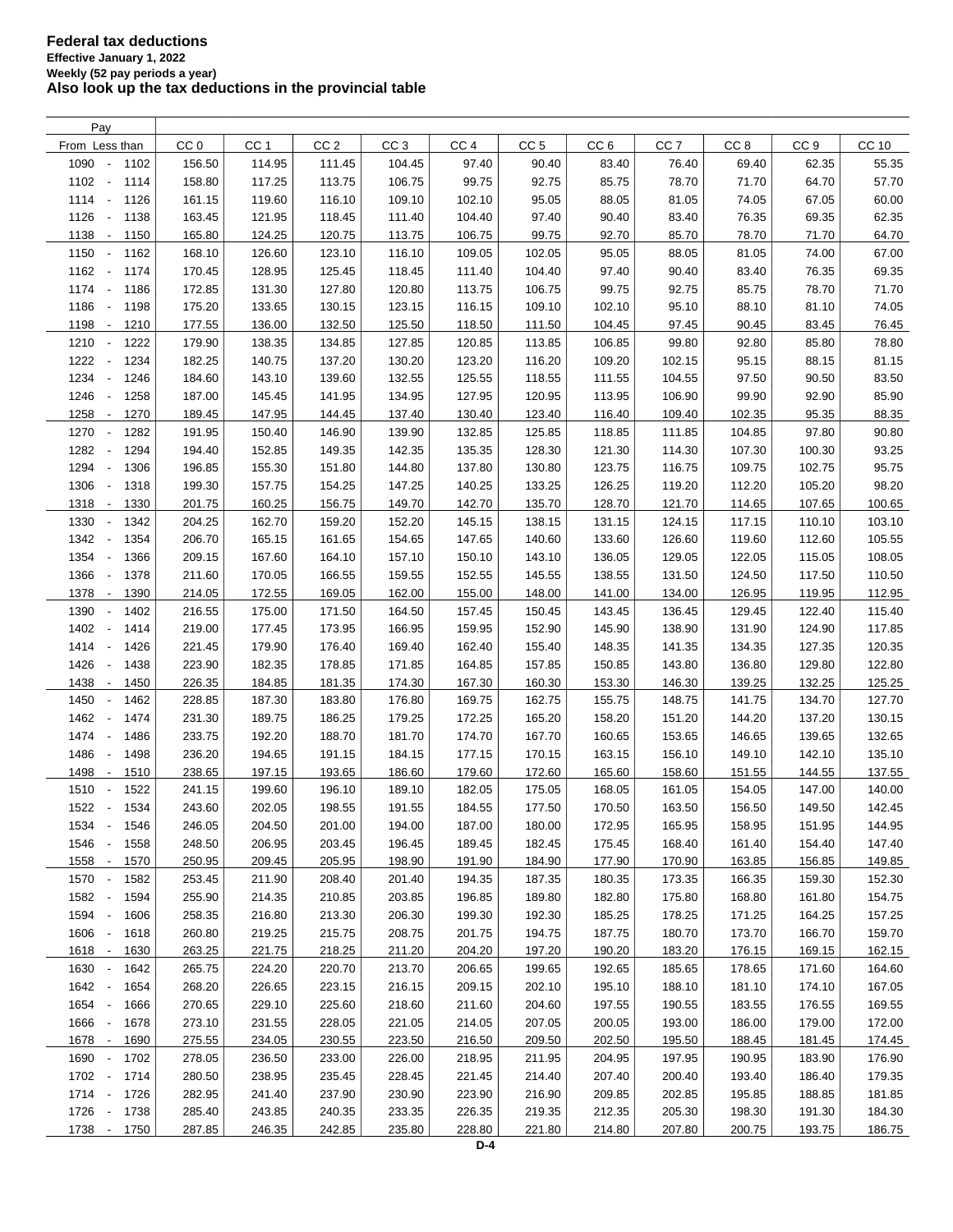| Pay                                      |                 |                 |                 |                 |                 |                 |                 |                 |                 |                 |        |
|------------------------------------------|-----------------|-----------------|-----------------|-----------------|-----------------|-----------------|-----------------|-----------------|-----------------|-----------------|--------|
| From Less than                           | CC <sub>0</sub> | CC <sub>1</sub> | CC <sub>2</sub> | CC <sub>3</sub> | CC <sub>4</sub> | CC <sub>5</sub> | CC <sub>6</sub> | CC <sub>7</sub> | CC <sub>8</sub> | CC <sub>9</sub> | CC 10  |
| 1750<br>1766<br>$\overline{\phantom{a}}$ | 290.75          | 249.20          | 245.70          | 238.70          | 231.70          | 224.65          | 217.65          | 210.65          | 203.65          | 196.65          | 189.60 |
| 1766<br>1782<br>$\overline{\phantom{a}}$ | 294.00          | 252.50          | 249.00          | 241.95          | 234.95          | 227.95          | 220.95          | 213.95          | 206.90          | 199.90          | 192.90 |
| 1782<br>1798<br>$\sim$                   | 297.30          | 255.75          | 252.25          | 245.25          | 238.25          | 231.25          | 224.20          | 217.20          | 210.20          | 203.20          | 196.20 |
| 1798<br>1814                             | 300.60          | 259.05          | 255.55          | 248.55          | 241.50          | 234.50          | 227.50          | 220.50          | 213.50          | 206.45          | 199.45 |
| 1814<br>1830<br>$\overline{\phantom{a}}$ | 303.85          | 262.30          | 258.80          | 251.80          | 244.80          | 237.80          | 230.80          | 223.75          | 216.75          | 209.75          | 202.75 |
| 1830<br>1846<br>$\overline{\phantom{a}}$ | 307.15          | 265.60          | 262.10          | 255.10          | 248.10          | 241.05          | 234.05          | 227.05          | 220.05          | 213.05          | 206.00 |
|                                          |                 |                 |                 |                 |                 |                 |                 |                 |                 |                 |        |
| 1846<br>$\blacksquare$<br>1862           | 310.40          | 268.90          | 265.40          | 258.35          | 251.35          | 244.35          | 237.35          | 230.35          | 223.30          | 216.30          | 209.30 |
| 1862<br>1878<br>$\overline{\phantom{a}}$ | 313.70          | 272.15          | 268.65          | 261.65          | 254.65          | 247.65          | 240.60          | 233.60          | 226.60          | 219.60          | 212.60 |
| 1878<br>$\overline{\phantom{a}}$<br>1894 | 317.00          | 275.45          | 271.95          | 264.95          | 257.90          | 250.90          | 243.90          | 236.90          | 229.90          | 222.85          | 215.85 |
| 1894<br>$\sim$<br>1910                   | 320.25          | 278.70          | 275.20          | 268.20          | 261.20          | 254.20          | 247.20          | 240.15          | 233.15          | 226.15          | 219.15 |
| 1910<br>1926<br>$\overline{\phantom{a}}$ | 323.55          | 282.00          | 278.50          | 271.50          | 264.50          | 257.45          | 250.45          | 243.45          | 236.45          | 229.45          | 222.40 |
| 1926<br>1942<br>$\overline{\phantom{a}}$ | 327.00          | 285.50          | 282.00          | 274.95          | 267.95          | 260.95          | 253.95          | 246.95          | 239.90          | 232.90          | 225.90 |
| 1942<br>1958<br>$\sim$                   | 331.15          | 289.65          | 286.15          | 279.15          | 272.10          | 265.10          | 258.10          | 251.10          | 244.10          | 237.05          | 230.05 |
| 1958<br>1974<br>$\overline{\phantom{a}}$ | 335.35          | 293.80          | 290.30          | 283.30          | 276.30          | 269.25          | 262.25          | 255.25          | 248.25          | 241.25          | 234.20 |
| 1974<br>1990<br>$\overline{\phantom{a}}$ | 339.50          | 297.95          | 294.45          | 287.45          | 280.45          | 273.45          | 266.40          | 259.40          | 252.40          | 245.40          | 238.40 |
| 1990<br>2006                             | 343.65          | 302.10          | 298.60          | 291.60          | 284.60          | 277.60          | 270.60          | 263.55          | 256.55          | 249.55          | 242.55 |
| 2006<br>2022<br>$\overline{\phantom{a}}$ | 347.80          | 306.30          | 302.80          | 295.75          | 288.75          | 281.75          | 274.75          | 267.75          | 260.70          | 253.70          | 246.70 |
| 2022<br>2038<br>$\overline{\phantom{a}}$ | 351.95          | 310.45          | 306.95          | 299.95          | 292.90          | 285.90          | 278.90          | 271.90          | 264.90          | 257.85          | 250.85 |
| 2038<br>2054<br>$\overline{\phantom{a}}$ | 356.15          | 314.60          | 311.10          | 304.10          | 297.10          | 290.05          | 283.05          | 276.05          | 269.05          | 262.05          | 255.00 |
| 2054<br>2070<br>$\overline{\phantom{a}}$ | 360.30          | 318.75          | 315.25          | 308.25          | 301.25          | 294.25          | 287.20          | 280.20          | 273.20          | 266.20          | 259.20 |
| 2070<br>2086<br>$\overline{\phantom{a}}$ | 364.45          | 322.90          | 319.40          | 312.40          | 305.40          | 298.40          | 291.40          | 284.35          | 277.35          | 270.35          | 263.35 |
| 2086<br>2102<br>$\overline{\phantom{a}}$ | 368.60          | 327.10          | 323.60          | 316.55          | 309.55          | 302.55          | 295.55          | 288.55          | 281.50          | 274.50          | 267.50 |
| 2102<br>2118<br>$\overline{\phantom{a}}$ | 372.75          | 331.25          | 327.75          | 320.75          | 313.70          | 306.70          | 299.70          | 292.70          | 285.70          | 278.65          | 271.65 |
| 2118<br>2134<br>$\overline{\phantom{a}}$ | 376.95          | 335.40          | 331.90          | 324.90          | 317.90          | 310.85          | 303.85          | 296.85          | 289.85          | 282.85          | 275.80 |
| 2134<br>2150                             | 381.10          | 339.55          | 336.05          | 329.05          | 322.05          |                 | 308.00          | 301.00          | 294.00          | 287.00          |        |
| $\overline{\phantom{a}}$                 |                 |                 |                 |                 |                 | 315.05          |                 |                 |                 |                 | 280.00 |
| 2150<br>2166<br>÷,                       | 385.25          | 343.70          | 340.20          | 333.20          | 326.20          | 319.20          | 312.20          | 305.15          | 298.15          | 291.15          | 284.15 |
| 2166<br>2182<br>$\overline{\phantom{a}}$ | 389.40          | 347.90          | 344.40          | 337.35          | 330.35          | 323.35          | 316.35          | 309.35          | 302.30          | 295.30          | 288.30 |
| 2182<br>2198<br>$\overline{\phantom{a}}$ | 393.55          | 352.05          | 348.55          | 341.55          | 334.50          | 327.50          | 320.50          | 313.50          | 306.50          | 299.45          | 292.45 |
| 2198<br>2214<br>$\overline{\phantom{a}}$ | 397.75          | 356.20          | 352.70          | 345.70          | 338.70          | 331.65          | 324.65          | 317.65          | 310.65          | 303.65          | 296.60 |
| 2214<br>2230<br>$\overline{\phantom{a}}$ | 401.90          | 360.35          | 356.85          | 349.85          | 342.85          | 335.85          | 328.80          | 321.80          | 314.80          | 307.80          | 300.80 |
| 2230<br>2246<br>$\overline{\phantom{a}}$ | 406.05          | 364.50          | 361.00          | 354.00          | 347.00          | 340.00          | 333.00          | 325.95          | 318.95          | 311.95          | 304.95 |
| 2246<br>2262<br>$\overline{\phantom{a}}$ | 410.20          | 368.70          | 365.20          | 358.15          | 351.15          | 344.15          | 337.15          | 330.15          | 323.10          | 316.10          | 309.10 |
| 2262<br>2278<br>$\overline{\phantom{a}}$ | 414.35          | 372.85          | 369.35          | 362.35          | 355.30          | 348.30          | 341.30          | 334.30          | 327.30          | 320.25          | 313.25 |
| 2278<br>2294<br>$\overline{\phantom{a}}$ | 418.55          | 377.00          | 373.50          | 366.50          | 359.50          | 352.45          | 345.45          | 338.45          | 331.45          | 324.45          | 317.40 |
| 2294<br>2310<br>$\overline{\phantom{a}}$ | 422.70          | 381.15          | 377.65          | 370.65          | 363.65          | 356.65          | 349.60          | 342.60          | 335.60          | 328.60          | 321.60 |
| 2310<br>2326                             | 426.85          | 385.30          | 381.80          | 374.80          | 367.80          | 360.80          | 353.80          | 346.75          | 339.75          | 332.75          | 325.75 |
| 2326<br>2342<br>$\sim$                   | 431.00          | 389.50          | 386.00          | 378.95          | 371.95          | 364.95          | 357.95          | 350.95          | 343.90          | 336.90          | 329.90 |
| 2342<br>2358<br>$\overline{\phantom{a}}$ | 435.15          | 393.65          | 390.15          | 383.15          | 376.10          | 369.10          | 362.10          | 355.10          | 348.10          | 341.05          | 334.05 |
| 2358<br>2374                             | 439.35          | 397.80          | 394.30          | 387.30          | 380.30          | 373.25          | 366.25          | 359.25          | 352.25          | 345.25          | 338.20 |
| 2374 -<br>2390                           | 443.50          | 401.95          | 398.45          | 391.45          | 384.45          | 377.45          | 370.40          | 363.40          | 356.40          | 349.40          | 342.40 |
| 2390<br>2406                             | 447.65          | 406.10          | 402.60          | 395.60          | 388.60          | 381.60          | 374.60          | 367.55          | 360.55          | 353.55          | 346.55 |
| 2406<br>2422                             | 451.80          | 410.30          | 406.80          | 399.75          | 392.75          | 385.75          | 378.75          | 371.75          | 364.70          | 357.70          | 350.70 |
| 2422<br>2438<br>$\overline{\phantom{a}}$ | 455.95          | 414.45          | 410.95          | 403.95          | 396.90          | 389.90          | 382.90          | 375.90          | 368.90          | 361.85          | 354.85 |
| 2438<br>2454<br>$\overline{\phantom{a}}$ | 460.15          | 418.60          | 415.10          | 408.10          | 401.10          | 394.05          | 387.05          | 380.05          | 373.05          | 366.05          | 359.00 |
| 2454 -<br>2470                           | 464.30          | 422.75          | 419.25          | 412.25          | 405.25          | 398.25          | 391.20          | 384.20          | 377.20          | 370.20          | 363.20 |
| 2470<br>2486                             | 468.45          | 426.90          | 423.40          | 416.40          | 409.40          | 402.40          | 395.40          | 388.35          | 381.35          | 374.35          | 367.35 |
| 2486<br>2502<br>$\overline{\phantom{a}}$ | 472.60          | 431.10          | 427.60          | 420.55          | 413.55          | 406.55          | 399.55          | 392.55          | 385.50          | 378.50          | 371.50 |
| 2502 -<br>2518                           | 476.75          | 435.25          | 431.75          | 424.75          | 417.70          | 410.70          | 403.70          | 396.70          | 389.70          | 382.65          | 375.65 |
|                                          |                 |                 |                 |                 |                 |                 |                 |                 |                 |                 |        |
| 2518 -<br>2534                           | 480.95          | 439.40          | 435.90          | 428.90          | 421.90          | 414.85          | 407.85          | 400.85          | 393.85          | 386.85          | 379.80 |
| 2534 -<br>2550                           | 485.10          | 443.55          | 440.05          | 433.05          | 426.05          | 419.05          | 412.00          | 405.00          | 398.00          | 391.00          | 384.00 |
| 2550<br>2566                             | 489.25          | 447.70          | 444.20          | 437.20          | 430.20          | 423.20          | 416.20          | 409.15          | 402.15          | 395.15          | 388.15 |
| 2566<br>2582                             | 493.40          | 451.90          | 448.40          | 441.35          | 434.35          | 427.35          | 420.35          | 413.35          | 406.30          | 399.30          | 392.30 |
| 2582<br>2598                             | 497.55          | 456.05          | 452.55          | 445.55          | 438.50          | 431.50          | 424.50          | 417.50          | 410.50          | 403.45          | 396.45 |
| 2598<br>2614                             | 501.75          | 460.20          | 456.70          | 449.70          | 442.70          | 435.65          | 428.65          | 421.65          | 414.65          | 407.65          | 400.60 |
| 2614 -<br>2630                           | 505.90          | 464.35          | 460.85          | 453.85          | 446.85          | 439.85          | 432.80          | 425.80          | 418.80          | 411.80          | 404.80 |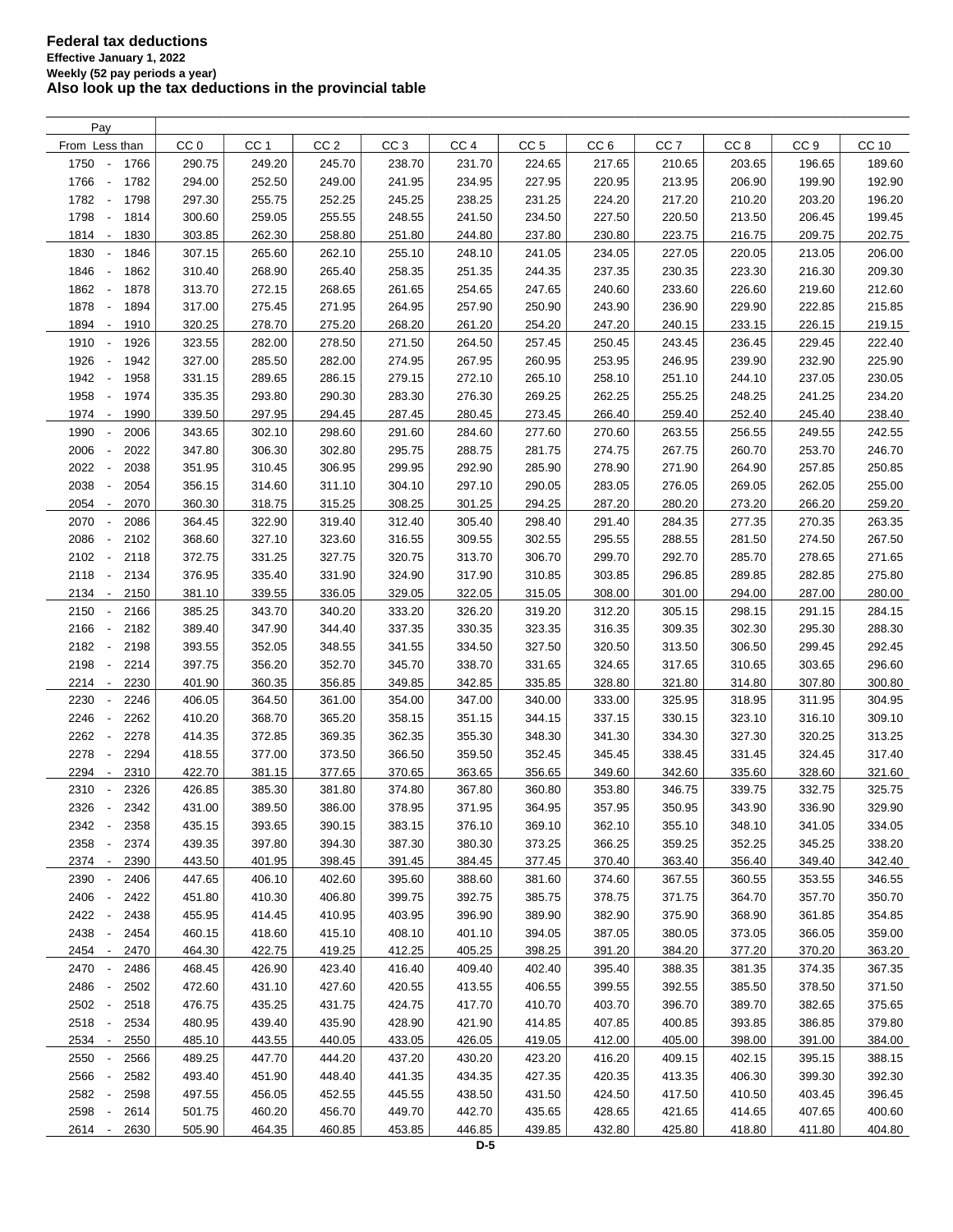| Pay                                      |                 |                 |                 |                 |                 |                 |                 |                 |                 |                 |              |
|------------------------------------------|-----------------|-----------------|-----------------|-----------------|-----------------|-----------------|-----------------|-----------------|-----------------|-----------------|--------------|
| From Less than                           | CC <sub>0</sub> | CC <sub>1</sub> | CC <sub>2</sub> | CC <sub>3</sub> | CC <sub>4</sub> | CC <sub>5</sub> | CC <sub>6</sub> | CC <sub>7</sub> | CC <sub>8</sub> | CC <sub>9</sub> | <b>CC 10</b> |
| 2630<br>2650<br>$\overline{\phantom{a}}$ | 510.55          | 469.05          | 465.55          | 458.55          | 451.50          | 444.50          | 437.50          | 430.50          | 423.50          | 416.45          | 409.45       |
| 2650<br>2670<br>$\overline{\phantom{a}}$ | 515.75          | 474.25          | 470.75          | 463.75          | 456.70          | 449.70          | 442.70          | 435.70          | 428.70          | 421.65          | 414.65       |
| 2670<br>2690                             | 520.95          | 479.45          | 475.95          | 468.95          | 461.90          | 454.90          | 447.90          | 440.90          | 433.90          | 426.85          | 419.85       |
| 2690<br>2710<br>$\overline{\phantom{a}}$ | 526.15          | 484.65          | 481.15          | 474.15          | 467.10          | 460.10          | 453.10          | 446.10          | 439.10          | 432.05          | 425.05       |
| 2710<br>2730<br>$\overline{\phantom{a}}$ | 531.35          | 489.85          | 486.35          | 479.35          | 472.30          | 465.30          | 458.30          | 451.30          | 444.30          | 437.25          | 430.25       |
| 2730<br>2750<br>$\overline{\phantom{a}}$ | 536.55          | 495.05          | 491.55          | 484.55          | 477.50          | 470.50          | 463.50          | 456.50          | 449.50          | 442.45          | 435.45       |
|                                          | 541.75          | 500.25          | 496.75          | 489.75          | 482.70          | 475.70          | 468.70          | 461.70          | 454.70          | 447.65          | 440.65       |
| 2750<br>2770<br>$\overline{\phantom{a}}$ |                 |                 |                 |                 |                 |                 |                 |                 |                 |                 |              |
| 2770<br>2790<br>$\overline{\phantom{a}}$ | 546.95          | 505.45          | 501.95          | 494.95          | 487.90          | 480.90          | 473.90          | 466.90          | 459.90          | 452.85          | 445.85       |
| 2790<br>2810<br>$\overline{\phantom{a}}$ | 552.15          | 510.65          | 507.15          | 500.15          | 493.10          | 486.10          | 479.10          | 472.10          | 465.10          | 458.05          | 451.05       |
| 2810<br>2830<br>$\overline{\phantom{a}}$ | 557.35          | 515.85          | 512.35          | 505.35          | 498.30          | 491.30          | 484.30          | 477.30          | 470.30          | 463.25          | 456.25       |
| 2830<br>2850                             | 562.55          | 521.05          | 517.55          | 510.55          | 503.50          | 496.50          | 489.50          | 482.50          | 475.50          | 468.45          | 461.45       |
| 2850<br>2870                             | 567.75          | 526.25          | 522.75          | 515.75          | 508.70          | 501.70          | 494.70          | 487.70          | 480.70          | 473.65          | 466.65       |
| 2870<br>2890<br>÷,                       | 572.95          | 531.45          | 527.95          | 520.95          | 513.90          | 506.90          | 499.90          | 492.90          | 485.90          | 478.85          | 471.85       |
| 2890<br>2910                             | 578.15          | 536.65          | 533.15          | 526.15          | 519.10          | 512.10          | 505.10          | 498.10          | 491.10          | 484.05          | 477.05       |
| 2910<br>2930<br>$\overline{\phantom{a}}$ | 583.35          | 541.85          | 538.35          | 531.35          | 524.30          | 517.30          | 510.30          | 503.30          | 496.30          | 489.25          | 482.25       |
| 2930<br>2950                             | 588.55          | 547.05          | 543.55          | 536.55          | 529.50          | 522.50          | 515.50          | 508.50          | 501.50          | 494.45          | 487.45       |
| 2950<br>2970<br>÷,                       | 593.75          | 552.25          | 548.75          | 541.75          | 534.70          | 527.70          | 520.70          | 513.70          | 506.70          | 499.65          | 492.65       |
| 2970<br>2990<br>$\overline{\phantom{a}}$ | 598.95          | 557.45          | 553.95          | 546.95          | 539.90          | 532.90          | 525.90          | 518.90          | 511.90          | 504.85          | 497.85       |
| 2990<br>3010<br>$\overline{\phantom{a}}$ | 604.40          | 562.90          | 559.40          | 552.35          | 545.35          | 538.35          | 531.35          | 524.35          | 517.30          | 510.30          | 503.30       |
| 3010<br>3030<br>$\overline{\phantom{a}}$ | 610.20          | 568.75          | 565.25          | 558.25          | 551.25          | 544.20          | 537.20          | 530.20          | 523.20          | 516.20          | 509.20       |
| 3030<br>3050                             | 616.00          | 574.65          | 571.15          | 564.10          | 557.10          | 550.10          | 543.10          | 536.10          | 529.05          | 522.05          | 515.05       |
| 3050<br>3070<br>$\overline{\phantom{a}}$ | 621.80          | 580.50          | 577.00          | 570.00          | 563.00          | 556.00          | 548.95          | 541.95          | 534.95          | 527.95          | 520.95       |
| 3070<br>3090<br>$\overline{\phantom{a}}$ | 627.60          | 586.40          | 582.90          | 575.85          | 568.85          | 561.85          | 554.85          | 547.85          | 540.80          | 533.80          | 526.80       |
| 3090<br>3110                             | 633.40          | 592.25          | 588.75          | 581.75          | 574.75          | 567.75          | 560.70          | 553.70          | 546.70          | 539.70          | 532.70       |
| 3110<br>3130<br>$\overline{\phantom{a}}$ | 639.20          | 598.15          | 594.65          | 587.60          | 580.60          | 573.60          | 566.60          | 559.60          | 552.60          | 545.55          | 538.55       |
| 3130<br>3150<br>$\overline{\phantom{a}}$ | 645.00          | 604.00          | 600.50          | 593.50          | 586.50          | 579.50          | 572.45          | 565.45          | 558.45          | 551.45          | 544.45       |
| 3150<br>3170<br>$\overline{\phantom{a}}$ | 650.80          | 609.90          | 606.40          | 599.40          | 592.35          | 585.35          | 578.35          | 571.35          | 564.35          | 557.30          | 550.30       |
| 3170<br>3190<br>$\overline{\phantom{a}}$ | 656.60          | 615.75          | 612.25          |                 | 598.25          | 591.25          |                 |                 |                 |                 | 556.20       |
|                                          |                 |                 |                 | 605.25          |                 |                 | 584.20          | 577.20          | 570.20          | 563.20          |              |
| 3190<br>3210<br>$\overline{\phantom{a}}$ | 662.40          | 621.65          | 618.15          | 611.15          | 604.10          | 597.10          | 590.10          | 583.10          | 576.10          | 569.05          | 562.05       |
| 3210<br>3230<br>$\overline{\phantom{a}}$ | 668.20          | 627.50          | 624.00          | 617.00          | 610.00          | 603.00          | 596.00          | 588.95          | 581.95          | 574.95          | 567.95       |
| 3230<br>3250<br>$\overline{\phantom{a}}$ | 674.00          | 633.40          | 629.90          | 622.90          | 615.85          | 608.85          | 601.85          | 594.85          | 587.85          | 580.80          | 573.80       |
| 3250<br>3270<br>$\overline{\phantom{a}}$ | 679.80          | 639.25          | 635.75          | 628.75          | 621.75          | 614.75          | 607.75          | 600.70          | 593.70          | 586.70          | 579.70       |
| 3270<br>3290<br>$\overline{\phantom{a}}$ | 685.60          | 645.15          | 641.65          | 634.65          | 627.60          | 620.60          | 613.60          | 606.60          | 599.60          | 592.60          | 585.55       |
| 3290<br>3310<br>$\overline{\phantom{a}}$ | 691.40          | 651.00          | 647.50          | 640.50          | 633.50          | 626.50          | 619.50          | 612.45          | 605.45          | 598.45          | 591.45       |
| 3310<br>3330<br>$\overline{\phantom{a}}$ | 697.20          | 656.90          | 653.40          | 646.40          | 639.40          | 632.35          | 625.35          | 618.35          | 611.35          | 604.35          | 597.30       |
| 3330<br>3350                             | 703.00          | 662.80          | 659.25          | 652.25          | 645.25          | 638.25          | 631.25          | 624.20          | 617.20          | 610.20          | 603.20       |
| 3350<br>3370<br>$\overline{\phantom{a}}$ | 708.80          | 668.65          | 665.15          | 658.15          | 651.15          | 644.10          | 637.10          | 630.10          | 623.10          | 616.10          | 609.05       |
| 3370<br>3390<br>$\overline{\phantom{a}}$ | 714.60          | 674.55          | 671.00          | 664.00          | 657.00          | 650.00          | 643.00          | 636.00          | 628.95          | 621.95          | 614.95       |
| 3390<br>3410                             | 720.40          | 680.40          | 676.90          | 669.90          | 662.90          | 655.85          | 648.85          | 641.85          | 634.85          | 627.85          | 620.80       |
| 3410<br>3430<br>$\overline{\phantom{a}}$ | 726.20          | 686.30          | 682.80          | 675.75          | 668.75          | 661.75          | 654.75          | 647.75          | 640.70          | 633.70          | 626.70       |
| 3430<br>3450                             | 732.00          | 692.15          | 688.65          | 681.65          | 674.65          | 667.60          | 660.60          | 653.60          | 646.60          | 639.60          | 632.60       |
| 3450<br>3470<br>$\overline{\phantom{a}}$ | 737.80          | 698.05          | 694.55          | 687.50          | 680.50          | 673.50          | 666.50          | 659.50          | 652.45          | 645.45          | 638.45       |
| 3470<br>3490<br>$\overline{\phantom{a}}$ | 743.60          | 703.90          | 700.40          | 693.40          | 686.40          | 679.40          | 672.35          | 665.35          | 658.35          | 651.35          | 644.35       |
| 3490<br>3510<br>$\overline{\phantom{a}}$ | 749.40          | 709.80          | 706.30          | 699.25          | 692.25          | 685.25          | 678.25          | 671.25          | 664.20          | 657.20          | 650.20       |
| 3510 -<br>3530                           | 755.20          | 715.65          | 712.15          | 705.15          | 698.15          | 691.15          | 684.10          | 677.10          | 670.10          | 663.10          | 656.10       |
| 3530<br>3550                             | 761.00          | 721.55          | 718.05          | 711.00          | 704.00          | 697.00          | 690.00          | 683.00          | 676.00          | 668.95          | 661.95       |
| 3550<br>3570<br>$\overline{\phantom{a}}$ | 766.80          | 727.40          | 723.90          | 716.90          | 709.90          | 702.90          | 695.85          | 688.85          | 681.85          | 674.85          | 667.85       |
| 3570 -<br>3590                           | 772.60          | 733.30          | 729.80          | 722.80          | 715.75          | 708.75          | 701.75          | 694.75          | 687.75          | 680.70          | 673.70       |
| 3590<br>3610                             | 778.40          | 739.15          | 735.65          | 728.65          | 721.65          | 714.65          | 707.60          | 700.60          | 693.60          | 686.60          | 679.60       |
| 3610 -<br>3630                           | 784.20          | 745.05          | 741.55          | 734.55          | 727.50          | 720.50          | 713.50          | 706.50          | 699.50          | 692.45          | 685.45       |
| 3630<br>3650                             | 790.00          | 750.90          | 747.40          | 740.40          | 733.40          | 726.40          | 719.40          | 712.35          | 705.35          | 698.35          | 691.35       |
| 3650<br>3670<br>$\overline{\phantom{a}}$ | 795.80          | 756.80          | 753.30          | 746.30          | 739.25          | 732.25          | 725.25          | 718.25          | 711.25          | 704.20          | 697.20       |
|                                          |                 |                 |                 |                 |                 |                 |                 |                 |                 |                 |              |
| 3670 -<br>3690                           | 801.60          | 762.65          | 759.15          | 752.15          | 745.15          | 738.15          | 731.15          | 724.10          | 717.10          | 710.10          | 703.10       |
| 3690<br>3710<br>$\overline{\phantom{a}}$ | 807.40          | 768.55          | 765.05          | 758.05          | 751.00          | 744.00          | 737.00          | 730.00          | 723.00          | 716.00          | 708.95       |
| 3710 -<br>3730                           | 813.20          | 774.40          | 770.90          | 763.90          | 756.90          | 749.90          | 742.90          | 735.85          | 728.85          | 721.85          | 714.85       |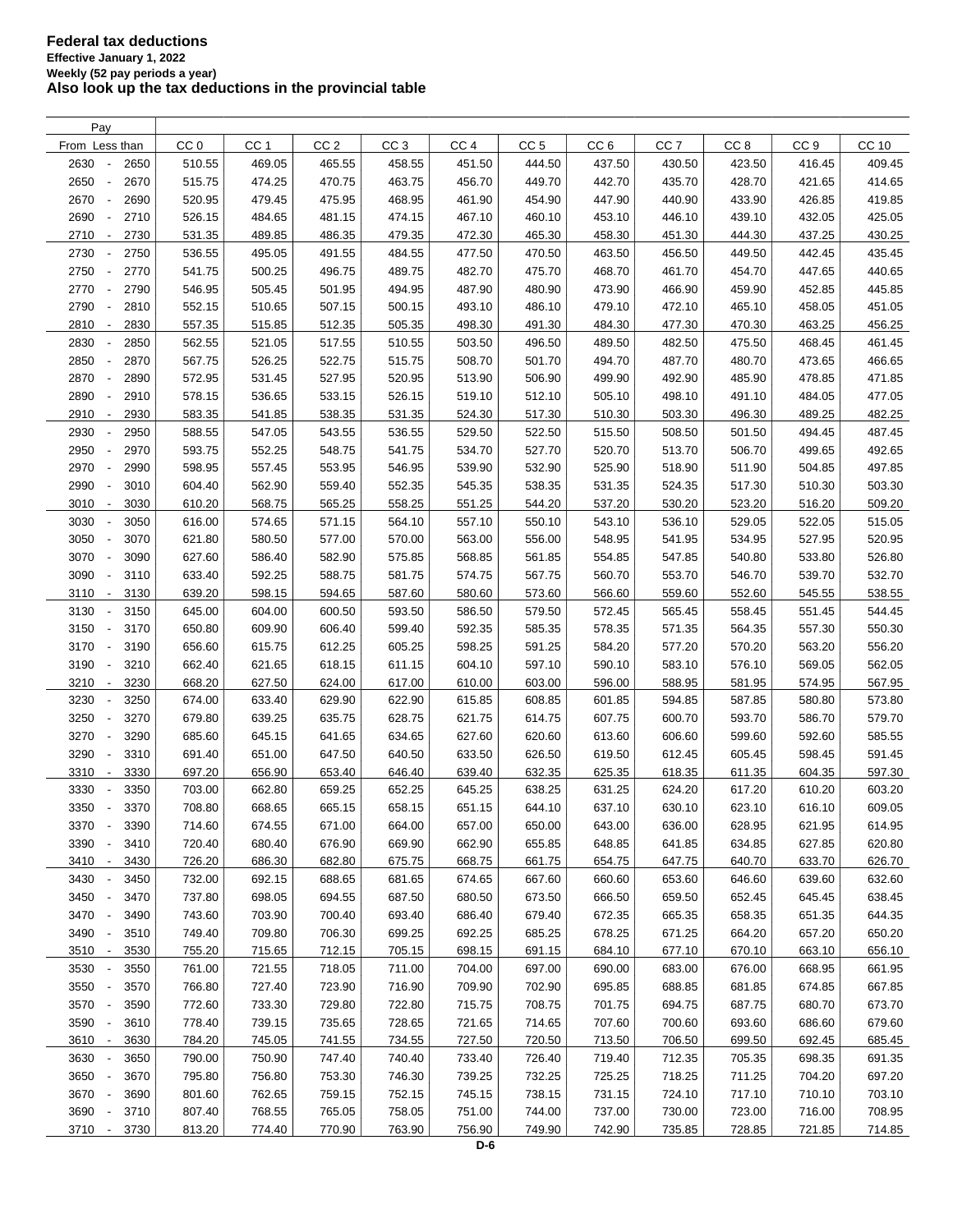| Pay                                      |                 |                 |                 |                 |                 |                 |                 |                 |                 |                 |         |
|------------------------------------------|-----------------|-----------------|-----------------|-----------------|-----------------|-----------------|-----------------|-----------------|-----------------|-----------------|---------|
| From Less than                           | CC <sub>0</sub> | CC <sub>1</sub> | CC <sub>2</sub> | CC <sub>3</sub> | CC <sub>4</sub> | CC <sub>5</sub> | CC <sub>6</sub> | CC <sub>7</sub> | CC <sub>8</sub> | CC <sub>9</sub> | CC 10   |
| 3730<br>3754<br>$\overline{\phantom{a}}$ | 819.55          | 780.90          | 777.40          | 770.35          | 763.35          | 756.35          | 749.35          | 742.35          | 735.35          | 728.30          | 721.30  |
| 3754<br>3778<br>$\overline{\phantom{a}}$ | 826.55          | 787.95          | 784.45          | 777.45          | 770.40          | 763.40          | 756.40          | 749.40          | 742.40          | 735.35          | 728.35  |
| 3778<br>3802<br>$\overline{\phantom{a}}$ | 833.50          | 795.00          | 791.50          | 784.50          | 777.45          | 770.45          | 763.45          | 756.45          | 749.45          | 742.40          | 735.40  |
| 3802<br>3826                             | 840.45          | 802.05          | 798.55          | 791.55          | 784.50          | 777.50          | 770.50          | 763.50          | 756.50          | 749.45          | 742.45  |
| 3826<br>3850<br>$\overline{\phantom{a}}$ | 847.40          | 809.10          | 805.60          | 798.60          | 791.55          | 784.55          | 777.55          | 770.55          | 763.55          | 756.50          | 749.50  |
| 3850<br>3874                             | 854.35          | 816.15          | 812.65          | 805.65          | 798.60          | 791.60          | 784.60          | 777.60          | 770.60          | 763.55          | 756.55  |
| 3874<br>3898<br>$\overline{\phantom{a}}$ | 861.35          | 823.20          | 819.70          | 812.70          | 805.65          | 798.65          | 791.65          | 784.65          | 777.65          | 770.65          | 763.60  |
| 3898<br>3922<br>$\overline{\phantom{a}}$ | 868.30          | 830.25          | 826.75          | 819.75          | 812.70          | 805.70          | 798.70          | 791.70          | 784.70          | 777.70          | 770.65  |
| 3922<br>3946<br>$\overline{\phantom{a}}$ | 875.25          | 837.30          | 833.80          | 826.80          | 819.80          | 812.75          | 805.75          | 798.75          | 791.75          | 784.75          | 777.70  |
|                                          |                 |                 |                 |                 |                 |                 |                 |                 | 798.80          |                 |         |
| 3946<br>3970<br>$\overline{\phantom{a}}$ | 882.20          | 844.35          | 840.85          | 833.85          | 826.85          | 819.80          | 812.80          | 805.80          |                 | 791.80          | 784.75  |
| 3970<br>3994                             | 889.15          | 851.40          | 847.90          | 840.90          | 833.90          | 826.85          | 819.85          | 812.85          | 805.85          | 798.85          | 791.80  |
| 3994<br>4018<br>$\overline{\phantom{a}}$ | 896.15          | 858.45          | 854.95          | 847.95          | 840.95          | 833.90          | 826.90          | 819.90          | 812.90          | 805.90          | 798.85  |
| 4018<br>4042<br>$\overline{\phantom{a}}$ | 903.10          | 865.50          | 862.00          | 855.00          | 848.00          | 840.95          | 833.95          | 826.95          | 819.95          | 812.95          | 805.90  |
| 4042<br>4066                             | 910.05          | 872.55          | 869.05          | 862.05          | 855.05          | 848.00          | 841.00          | 834.00          | 827.00          | 820.00          | 813.00  |
| 4066<br>4090<br>$\overline{\phantom{a}}$ | 917.00          | 879.60          | 876.10          | 869.10          | 862.10          | 855.10          | 848.05          | 841.05          | 834.05          | 827.05          | 820.05  |
| 4090<br>4114<br>$\overline{\phantom{a}}$ | 923.95          | 886.65          | 883.15          | 876.15          | 869.15          | 862.15          | 855.10          | 848.10          | 841.10          | 834.10          | 827.10  |
| 4114<br>4138<br>$\overline{\phantom{a}}$ | 930.95          | 893.70          | 890.20          | 883.20          | 876.20          | 869.20          | 862.15          | 855.15          | 848.15          | 841.15          | 834.15  |
| 4138<br>4162<br>$\overline{\phantom{a}}$ | 937.90          | 900.75          | 897.25          | 890.25          | 883.25          | 876.25          | 869.20          | 862.20          | 855.20          | 848.20          | 841.20  |
| 4162<br>4186<br>$\overline{\phantom{a}}$ | 944.85          | 907.80          | 904.30          | 897.30          | 890.30          | 883.30          | 876.25          | 869.25          | 862.25          | 855.25          | 848.25  |
| 4186<br>4210<br>$\overline{\phantom{a}}$ | 951.80          | 914.85          | 911.35          | 904.35          | 897.35          | 890.35          | 883.30          | 876.30          | 869.30          | 862.30          | 855.30  |
| 4210<br>4234<br>$\overline{\phantom{a}}$ | 958.75          | 921.90          | 918.40          | 911.40          | 904.40          | 897.40          | 890.35          | 883.35          | 876.35          | 869.35          | 862.35  |
| 4234<br>4258<br>$\overline{\phantom{a}}$ | 965.75          | 928.95          | 925.45          | 918.45          | 911.45          | 904.45          | 897.45          | 890.40          | 883.40          | 876.40          | 869.40  |
| 4258<br>4282<br>$\overline{\phantom{a}}$ | 972.95          | 936.25          | 932.75          | 925.75          | 918.75          | 911.70          | 904.70          | 897.70          | 890.70          | 883.70          | 876.70  |
| 4282<br>4306<br>$\overline{\phantom{a}}$ | 980.85          | 944.20          | 940.65          | 933.65          | 926.65          | 919.65          | 912.65          | 905.65          | 898.60          | 891.60          | 884.60  |
| 4306<br>4330<br>$\overline{\phantom{a}}$ | 988.80          | 952.10          | 948.60          | 941.60          | 934.55          | 927.55          | 920.55          | 913.55          | 906.55          | 899.55          | 892.50  |
| 4330<br>4354                             | 996.70          | 960.00          | 956.50          | 949.50          | 942.50          | 935.50          | 928.45          | 921.45          | 914.45          | 907.45          | 900.45  |
| 4354<br>4378<br>$\overline{\phantom{a}}$ | 1004.65         | 967.95          | 964.45          | 957.40          | 950.40          | 943.40          | 936.40          | 929.40          | 922.40          | 915.35          | 908.35  |
| 4378<br>4402<br>$\overline{\phantom{a}}$ | 1012.55         | 975.85          | 972.35          | 965.35          | 958.35          | 951.30          | 944.30          | 937.30          | 930.30          | 923.30          | 916.30  |
| 4402<br>4426                             | 1020.45         | 983.80          | 980.25          | 973.25          | 966.25          | 959.25          | 952.25          | 945.25          | 938.20          | 931.20          | 924.20  |
| 4426<br>4450<br>$\overline{\phantom{a}}$ | 1028.40         | 991.70          | 988.20          | 981.20          | 974.15          | 967.15          | 960.15          | 953.15          | 946.15          | 939.15          | 932.10  |
| 4450<br>4474<br>$\overline{\phantom{a}}$ | 1036.30         | 999.60          | 996.10          | 989.10          | 982.10          | 975.10          | 968.05          | 961.05          | 954.05          | 947.05          | 940.05  |
| 4474<br>4498<br>$\overline{\phantom{a}}$ | 1044.25         | 1007.55         | 1004.05         | 997.00          | 990.00          | 983.00          | 976.00          | 969.00          | 962.00          | 954.95          | 947.95  |
| 4498<br>4522<br>$\blacksquare$           | 1052.15         | 1015.45         | 1011.95         | 1004.95         | 997.95          | 990.90          | 983.90          | 976.90          | 969.90          | 962.90          | 955.90  |
| 4522<br>4546<br>$\overline{\phantom{a}}$ | 1060.05         | 1023.40         | 1019.85         | 1012.85         | 1005.85         | 998.85          | 991.85          | 984.85          | 977.80          | 970.80          | 963.80  |
| 4546<br>4570<br>$\overline{\phantom{a}}$ | 1068.00         | 1031.30         | 1027.80         | 1020.80         | 1013.75         | 1006.75         | 999.75          | 992.75          | 985.75          | 978.75          | 971.70  |
| 4570<br>4594                             | 1075.90         | 1039.20         | 1035.70         | 1028.70         | 1021.70         | 1014.70         | 1007.65         | 1000.65         | 993.65          | 986.65          | 979.65  |
| 4594<br>4618                             | 1083.85         | 1047.15         | 1043.65         | 1036.60         | 1029.60         |                 | 1015.60         | 1008.60         | 1001.60         | 994.55          | 987.55  |
| $\overline{\phantom{a}}$                 |                 |                 |                 |                 |                 | 1022.60         |                 |                 |                 |                 |         |
| 4618<br>$\overline{\phantom{a}}$<br>4642 | 1091.75         | 1055.05         | 1051.55         | 1044.55         | 1037.55         | 1030.50         | 1023.50         | 1016.50         | 1009.50         | 1002.50         | 995.50  |
| 4642<br>4666                             | 1099.65         | 1063.00         | 1059.45         | 1052.45         | 1045.45         | 1038.45         | 1031.45         | 1024.45         | 1017.40         | 1010.40         | 1003.40 |
| 4666<br>4690<br>$\overline{\phantom{a}}$ | 1107.60         | 1070.90         | 1067.40         | 1060.40         | 1053.35         | 1046.35         | 1039.35         | 1032.35         | 1025.35         | 1018.35         | 1011.30 |
| 4690<br>4714                             | 1115.50         | 1078.80         | 1075.30         | 1068.30         | 1061.30         | 1054.30         | 1047.25         | 1040.25         | 1033.25         | 1026.25         | 1019.25 |
| 4714<br>4738<br>$\overline{\phantom{a}}$ | 1123.45         | 1086.75         | 1083.25         | 1076.20         | 1069.20         | 1062.20         | 1055.20         | 1048.20         | 1041.20         | 1034.15         | 1027.15 |
| 4738<br>4762<br>$\overline{\phantom{a}}$ | 1131.35         | 1094.65         | 1091.15         | 1084.15         | 1077.15         | 1070.10         | 1063.10         | 1056.10         | 1049.10         | 1042.10         | 1035.10 |
| 4762<br>4786<br>$\overline{\phantom{a}}$ | 1139.25         | 1102.60         | 1099.05         | 1092.05         | 1085.05         | 1078.05         | 1071.05         | 1064.05         | 1057.00         | 1050.00         | 1043.00 |
| 4786 -<br>4810                           | 1147.20         | 1110.50         | 1107.00         | 1100.00         | 1092.95         | 1085.95         | 1078.95         | 1071.95         | 1064.95         | 1057.95         | 1050.90 |
| 4810 -<br>4834                           | 1155.10         | 1118.40         | 1114.90         | 1107.90         | 1100.90         | 1093.90         | 1086.85         | 1079.85         | 1072.85         | 1065.85         | 1058.85 |
| 4834<br>4858<br>$\overline{\phantom{a}}$ | 1163.05         | 1126.35         | 1122.85         | 1115.80         | 1108.80         | 1101.80         | 1094.80         | 1087.80         | 1080.80         | 1073.75         | 1066.75 |
| 4858<br>4882<br>$\overline{\phantom{a}}$ | 1170.95         | 1134.25         | 1130.75         | 1123.75         | 1116.75         | 1109.70         | 1102.70         | 1095.70         | 1088.70         | 1081.70         | 1074.70 |
| 4882<br>4906<br>$\overline{\phantom{a}}$ | 1178.85         | 1142.20         | 1138.65         | 1131.65         | 1124.65         | 1117.65         | 1110.65         | 1103.65         | 1096.60         | 1089.60         | 1082.60 |
| 4906<br>4930<br>$\overline{\phantom{a}}$ | 1186.80         | 1150.10         | 1146.60         | 1139.60         | 1132.55         | 1125.55         | 1118.55         | 1111.55         | 1104.55         | 1097.55         | 1090.50 |
| 4930<br>4954<br>$\overline{\phantom{a}}$ | 1194.70         | 1158.00         | 1154.50         | 1147.50         | 1140.50         | 1133.50         | 1126.45         | 1119.45         | 1112.45         | 1105.45         | 1098.45 |
| 4954<br>4978<br>$\overline{\phantom{a}}$ | 1202.65         | 1165.95         | 1162.45         | 1155.40         | 1148.40         | 1141.40         | 1134.40         | 1127.40         | 1120.40         | 1113.35         | 1106.35 |
| 4978<br>5002<br>$\overline{\phantom{a}}$ | 1210.55         | 1173.85         | 1170.35         | 1163.35         | 1156.35         | 1149.30         | 1142.30         | 1135.30         | 1128.30         | 1121.30         | 1114.30 |
| 5002<br>5026<br>$\overline{\phantom{a}}$ | 1218.45         | 1181.80         | 1178.25         | 1171.25         | 1164.25         | 1157.25         | 1150.25         | 1143.25         | 1136.20         | 1129.20         | 1122.20 |
| 5026<br>5050<br>$\overline{\phantom{a}}$ | 1226.40         | 1189.70         | 1186.20         | 1179.20         | 1172.15         | 1165.15         | 1158.15         | 1151.15         | 1144.15         | 1137.15         | 1130.10 |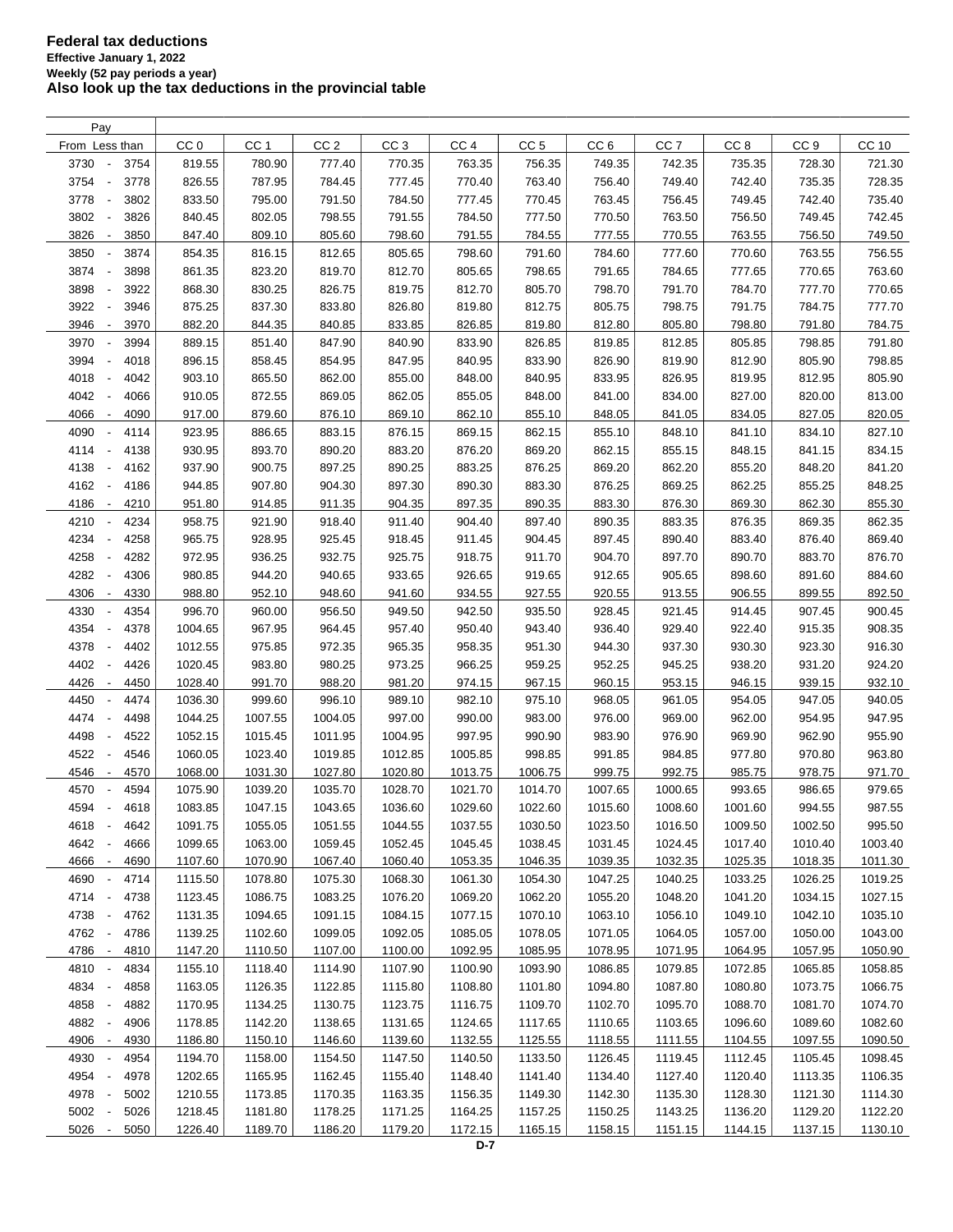| Pay                             |     |                 |                 |                 |                 |                 |                 |                 |                 |                 |                 |              |
|---------------------------------|-----|-----------------|-----------------|-----------------|-----------------|-----------------|-----------------|-----------------|-----------------|-----------------|-----------------|--------------|
| From Less than                  |     | CC <sub>0</sub> | CC <sub>1</sub> | CC <sub>2</sub> | CC <sub>3</sub> | CC <sub>4</sub> | CC <sub>5</sub> | CC <sub>6</sub> | CC <sub>7</sub> | CC <sub>8</sub> | CC <sub>9</sub> | <b>CC 10</b> |
|                                 | 399 | $*(1)$          | .00             |                 |                 |                 |                 |                 |                 |                 |                 |              |
| 399 -                           | 401 | 37.45           | .20             |                 |                 |                 |                 |                 |                 |                 |                 |              |
| 401 -                           | 403 | 37.65           | .40             |                 |                 |                 |                 |                 |                 |                 |                 |              |
| 403 -                           |     |                 |                 |                 |                 |                 |                 |                 |                 |                 |                 |              |
|                                 | 405 | 37.85           | .60             |                 |                 |                 |                 |                 |                 |                 |                 |              |
| 405 -                           | 407 | 38.05           | .80             |                 |                 |                 |                 |                 |                 |                 |                 |              |
| 407 -                           | 409 | 38.20           | .95             |                 |                 |                 |                 |                 |                 |                 |                 |              |
| 409 -                           | 411 | 38.40           | 1.15            |                 |                 |                 |                 |                 |                 |                 |                 |              |
| 411 -                           | 413 | 38.60           | 1.35            |                 |                 |                 |                 |                 |                 |                 |                 |              |
| 413 -                           | 415 | 38.75           | 1.50            |                 |                 |                 |                 |                 |                 |                 |                 |              |
| $415 -$                         | 417 | 38.95           | 1.70            |                 |                 |                 |                 |                 |                 |                 |                 |              |
| 417 -                           | 419 | 39.15           | 1.90            |                 |                 |                 |                 |                 |                 |                 |                 |              |
| 419 -                           | 421 | 39.35           | 2.10            |                 |                 |                 |                 |                 |                 |                 |                 |              |
| 421 -                           | 423 | 39.50           | 2.25            |                 |                 |                 |                 |                 |                 |                 |                 |              |
| 423 -                           | 425 | 39.70           | 2.45            |                 |                 |                 |                 |                 |                 |                 |                 |              |
| 425 -                           | 427 | 39.90           | 2.65            |                 |                 |                 |                 |                 |                 |                 |                 |              |
| 427 -                           | 429 | 40.05           | 2.80            | .10             |                 |                 |                 |                 |                 |                 |                 |              |
| 429 -                           | 431 | 40.25           | 3.00            | .30             |                 |                 |                 |                 |                 |                 |                 |              |
| 431 -                           | 433 | 40.45           | 3.20            | .45             |                 |                 |                 |                 |                 |                 |                 |              |
|                                 |     |                 |                 |                 |                 |                 |                 |                 |                 |                 |                 |              |
| 433 -                           | 435 | 40.60           | 3.40            | .65             |                 |                 |                 |                 |                 |                 |                 |              |
| 435 -                           | 437 | 40.80           | 3.55            | .85             |                 |                 |                 |                 |                 |                 |                 |              |
| 437 -                           | 439 | 41.00           | 3.75            | 1.00            |                 |                 |                 |                 |                 |                 |                 |              |
| 439<br>$\sim$                   | 441 | 41.20           | 3.95            | 1.20            |                 |                 |                 |                 |                 |                 |                 |              |
| 441<br>$\overline{\phantom{a}}$ | 443 | 41.35           | 4.10            | 1.40            |                 |                 |                 |                 |                 |                 |                 |              |
| 443<br>$\sim$                   | 445 | 41.55           | 4.30            | 1.60            |                 |                 |                 |                 |                 |                 |                 |              |
| 445 -                           | 447 | 41.75           | 4.50            | 1.75            |                 |                 |                 |                 |                 |                 |                 |              |
| 447 -                           | 449 | 41.90           | 4.65            | 1.95            |                 |                 |                 |                 |                 |                 |                 |              |
| 449<br>$\sim$                   | 451 | 42.10           | 4.85            | 2.15            |                 |                 |                 |                 |                 |                 |                 |              |
| 451 -                           | 453 | 42.30           | 5.05            | 2.30            |                 |                 |                 |                 |                 |                 |                 |              |
| 453 -                           | 455 | 42.50           | 5.25            | 2.50            |                 |                 |                 |                 |                 |                 |                 |              |
| 455 -                           | 457 | 42.65           | 5.40            | 2.70            |                 |                 |                 |                 |                 |                 |                 |              |
| 457 -                           | 459 | 42.85           | 5.60            | 2.90            |                 |                 |                 |                 |                 |                 |                 |              |
| 459 -                           | 461 | 43.05           | 5.80            | 3.05            |                 |                 |                 |                 |                 |                 |                 |              |
| 461 -                           | 463 | 43.20           | 5.95            | 3.25            |                 |                 |                 |                 |                 |                 |                 |              |
| 463 -                           | 465 | 43.40           | 6.15            | 3.45            |                 |                 |                 |                 |                 |                 |                 |              |
| 465 -                           | 467 | 43.60           | 6.35            | 3.60            |                 |                 |                 |                 |                 |                 |                 |              |
| 467 -                           | 469 | 43.80           | 6.55            | 3.80            |                 |                 |                 |                 |                 |                 |                 |              |
|                                 |     |                 |                 |                 |                 |                 |                 |                 |                 |                 |                 |              |
| 469<br>$\sim$                   | 471 | 43.95           | 6.70            | 4.00            |                 |                 |                 |                 |                 |                 |                 |              |
| 471 -                           | 473 | 44.15           | 6.90            | 4.15            |                 |                 |                 |                 |                 |                 |                 |              |
| 473 -                           | 475 | 44.35           | 7.10            | 4.35            |                 |                 |                 |                 |                 |                 |                 |              |
| $475 -$                         | 477 | 44.50           | 7.25            | 4.55            |                 |                 |                 |                 |                 |                 |                 |              |
| 477 -                           | 479 | 44.70           | 7.45            | 4.75            |                 |                 |                 |                 |                 |                 |                 |              |
| 479 -                           | 481 | 44.90           | 7.65            | 4.90            |                 |                 |                 |                 |                 |                 |                 |              |
| 481 -                           | 483 | 45.05           | 7.85            | 5.10            |                 |                 |                 |                 |                 |                 |                 |              |
| 483 -                           | 485 | 45.25           | 8.00            | 5.30            |                 |                 |                 |                 |                 |                 |                 |              |
| 485 -                           | 487 | 45.45           | 8.20            | 5.45            |                 |                 |                 |                 |                 |                 |                 |              |
| 487 -                           | 489 | 45.65           | 8.40            | 5.65            | .20             |                 |                 |                 |                 |                 |                 |              |
| 489 -                           | 491 | 45.80           | 8.55            | 5.85            | .40             |                 |                 |                 |                 |                 |                 |              |
| 491 -                           | 493 | 46.00           | 8.75            | 6.05            | .60             |                 |                 |                 |                 |                 |                 |              |
| 493 -                           | 495 | 46.20           | 8.95            | 6.20            | .75             |                 |                 |                 |                 |                 |                 |              |
| 495 -                           | 497 | 46.35           | 9.10            | 6.40            | .95             |                 |                 |                 |                 |                 |                 |              |
| 497 -                           | 499 | 46.55           | 9.30            | 6.60            | 1.15            |                 |                 |                 |                 |                 |                 |              |
| 499 -                           | 501 | 46.75           | 9.50            | 6.75            | 1.30            |                 |                 |                 |                 |                 |                 |              |
| 501 -                           | 503 | 46.95           | 9.70            | 6.95            | 1.50            |                 |                 |                 |                 |                 |                 |              |
| 503 -                           | 505 | 47.10           | 9.85            | 7.15            | 1.70            |                 |                 |                 |                 |                 |                 |              |
| $505 -$                         | 507 | 47.30           |                 |                 | 1.90            |                 |                 |                 |                 |                 |                 |              |
|                                 |     |                 | 10.05           | 7.35            |                 |                 |                 |                 |                 |                 |                 |              |

<span id="page-7-0"></span><sup>(1)</sup> You normally use claim code "0" only for non-resident employees. However, if you have non-resident employees who earn less than the minimum amount shown in the "Pay" column, you may not be able to use these tables. Instead, refer to the "Step-by-step calculation of tax deductions" in Section "A" of this publication.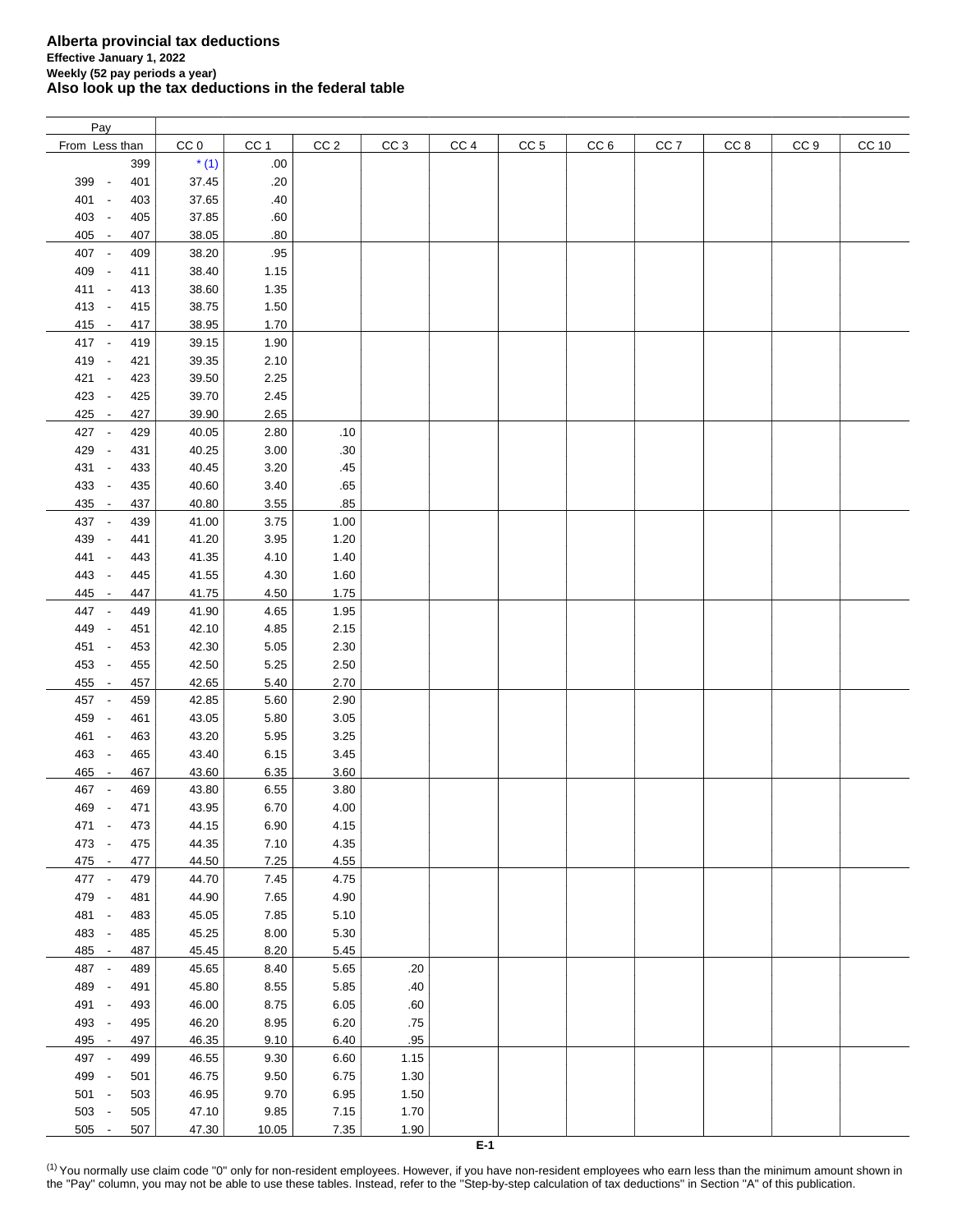| Pay                             |     |                 |                 |                 |                 |                 |                 |                 |                 |      |                 |       |
|---------------------------------|-----|-----------------|-----------------|-----------------|-----------------|-----------------|-----------------|-----------------|-----------------|------|-----------------|-------|
| From Less than                  |     | CC <sub>0</sub> | CC <sub>1</sub> | CC <sub>2</sub> | CC <sub>3</sub> | CC <sub>4</sub> | CC <sub>5</sub> | CC <sub>6</sub> | CC <sub>7</sub> | CC 8 | CC <sub>9</sub> | CC 10 |
| 507 -                           | 511 | 47.60           | 10.35           | 7.60            | 2.15            |                 |                 |                 |                 |      |                 |       |
| $511 -$                         | 515 | 47.95           | 10.70           | 8.00            | 2.55            |                 |                 |                 |                 |      |                 |       |
| $515 -$                         | 519 | 48.30           | 11.05           | 8.35            | 2.90            |                 |                 |                 |                 |      |                 |       |
| 519 -                           | 523 | 48.70           | 11.45           | 8.70            | 3.25            |                 |                 |                 |                 |      |                 |       |
|                                 | 527 | 49.05           |                 | 9.10            | 3.65            |                 |                 |                 |                 |      |                 |       |
| $523 -$                         |     |                 | 11.80           |                 |                 |                 |                 |                 |                 |      |                 |       |
| 527 -                           | 531 | 49.45           | 12.20           | 9.45            | 4.00            |                 |                 |                 |                 |      |                 |       |
| 531 -                           | 535 | 49.80           | 12.55           | 9.85            | 4.40            |                 |                 |                 |                 |      |                 |       |
| 535 -                           | 539 | 50.15           | 12.95           | 10.20           | 4.75            |                 |                 |                 |                 |      |                 |       |
| 539 -                           | 543 | 50.55           | 13.30           | 10.55           | 5.10            |                 |                 |                 |                 |      |                 |       |
| 543 -                           | 547 | 50.90           | 13.65           | 10.95           | 5.50            | .05             |                 |                 |                 |      |                 |       |
| 547 -                           | 551 | 51.30           | 14.05           | 11.30           | 5.85            | .40             |                 |                 |                 |      |                 |       |
| $551 -$                         | 555 | 51.65           | 14.40           | 11.70           | 6.25            | .80             |                 |                 |                 |      |                 |       |
| 555 -                           | 559 | 52.05           | 14.80           | 12.05           | 6.60            | 1.15            |                 |                 |                 |      |                 |       |
| 559 -                           | 563 | 52.40           | 15.15           | 12.45           | 7.00            | 1.55            |                 |                 |                 |      |                 |       |
| 563 -                           | 567 | 52.75           | 15.50           | 12.80           | 7.35            | 1.90            |                 |                 |                 |      |                 |       |
| 567 -                           | 571 | 53.15           | 15.90           | 13.15           | 7.70            | 2.25            |                 |                 |                 |      |                 |       |
| 571 -                           | 575 | 53.50           | 16.25           | 13.55           | 8.10            | 2.65            |                 |                 |                 |      |                 |       |
| 575 -                           | 579 | 53.90           | 16.65           | 13.90           | 8.45            | 3.00            |                 |                 |                 |      |                 |       |
| 579 -                           | 583 | 54.25           | 17.00           | 14.30           | 8.85            | 3.40            |                 |                 |                 |      |                 |       |
| 583 -                           |     |                 |                 |                 | 9.20            | 3.75            |                 |                 |                 |      |                 |       |
|                                 | 587 | 54.65           | 17.40           | 14.65           |                 |                 |                 |                 |                 |      |                 |       |
| 587 -                           | 591 | 55.00           | 17.75           | 15.00           | 9.55            | 4.10            |                 |                 |                 |      |                 |       |
| 591 -                           | 595 | 55.35           | 18.10           | 15.40           | 9.95            | 4.50            |                 |                 |                 |      |                 |       |
| 595 -                           | 599 | 55.75           | 18.50           | 15.75           | 10.30           | 4.85            |                 |                 |                 |      |                 |       |
| 599 -                           | 603 | 56.10           | 18.85           | 16.15           | 10.70           | 5.25            |                 |                 |                 |      |                 |       |
| 603 -                           | 607 | 56.50           | 19.25           | 16.50           | 11.05           | 5.60            | .15             |                 |                 |      |                 |       |
| 607 -                           | 611 | 56.85           | 19.60           | 16.90           | 11.45           | 6.00            | .55             |                 |                 |      |                 |       |
| $611 -$                         | 615 | 57.20           | 19.95           | 17.25           | 11.80           | 6.35            | .90             |                 |                 |      |                 |       |
| $615 -$                         | 619 | 57.60           | 20.35           | 17.60           | 12.15           | 6.70            | 1.25            |                 |                 |      |                 |       |
| 619 -                           | 623 | 57.95           | 20.70           | 18.00           | 12.55           | 7.10            | 1.65            |                 |                 |      |                 |       |
| 623 -                           | 627 | 58.35           | 21.10           | 18.35           | 12.90           | 7.45            | 2.00            |                 |                 |      |                 |       |
| 627 -                           | 631 | 58.70           | 21.45           | 18.75           | 13.30           | 7.85            | 2.40            |                 |                 |      |                 |       |
| 631 -                           | 635 | 59.10           | 21.85           | 19.10           | 13.65           | 8.20            | 2.75            |                 |                 |      |                 |       |
| 635 -                           | 639 | 59.45           | 22.20           | 19.45           | 14.00           | 8.55            | 3.10            |                 |                 |      |                 |       |
| 639 -                           | 643 | 59.80           | 22.55           | 19.85           | 14.40           | 8.95            | 3.50            |                 |                 |      |                 |       |
| 643<br>$\overline{\phantom{a}}$ | 647 | 60.20           | 22.95           | 20.20           | 14.75           | 9.30            | 3.85            |                 |                 |      |                 |       |
| 647 -                           | 651 | 60.55           | 23.30           | 20.60           | 15.15           | 9.70            | 4.25            |                 |                 |      |                 |       |
| 651 -                           | 655 | 60.95           | 23.70           | 20.95           | 15.50           | 10.05           | 4.60            |                 |                 |      |                 |       |
|                                 |     |                 |                 |                 |                 |                 |                 |                 |                 |      |                 |       |
| 655 -                           | 659 | 61.30           | 24.05           | 21.35           | 15.90           | 10.45           | 5.00            |                 |                 |      |                 |       |
| 659 -                           | 663 | 61.65           | 24.40           | 21.70           | 16.25           | 10.80           | 5.35            |                 |                 |      |                 |       |
| 663 -                           | 667 | 62.05           | 24.80           | 22.05           | 16.60           | 11.15           | 5.70            | .25             |                 |      |                 |       |
| 667 -                           | 671 | 62.40           | 25.15           | 22.45           | 17.00           | 11.55           | 6.10            | .65             |                 |      |                 |       |
| 671 -                           | 675 | 62.80           | 25.55           | 22.80           | 17.35           | 11.90           | 6.45            | 1.00            |                 |      |                 |       |
| 675 -                           | 679 | 63.15           | 25.90           | 23.20           | 17.75           | 12.30           | 6.85            | 1.40            |                 |      |                 |       |
| 679 -                           | 683 | 63.55           | 26.30           | 23.55           | 18.10           | 12.65           | 7.20            | 1.75            |                 |      |                 |       |
| 683 -                           | 687 | 63.90           | 26.65           | 23.90           | 18.45           | 13.00           | 7.55            | 2.10            |                 |      |                 |       |
| 687 -                           | 691 | 64.25           | 27.00           | 24.30           | 18.85           | 13.40           | 7.95            | 2.50            |                 |      |                 |       |
| 691 -                           | 695 | 64.65           | 27.40           | 24.65           | 19.20           | 13.75           | 8.30            | 2.85            |                 |      |                 |       |
| 695 -                           | 699 | 65.00           | 27.75           | 25.05           | 19.60           | 14.15           | 8.70            | 3.25            |                 |      |                 |       |
| 699 -                           | 703 | 65.40           | 28.15           | 25.40           | 19.95           | 14.50           | 9.05            | 3.60            |                 |      |                 |       |
| 703 -                           | 707 | 65.75           | 28.50           | 25.80           | 20.35           | 14.90           | 9.45            | 4.00            |                 |      |                 |       |
| 707 -                           | 711 | 66.10           | 28.85           | 26.15           | 20.70           | 15.25           | 9.80            | 4.35            |                 |      |                 |       |
| $711 -$                         | 715 | 66.50           | 29.25           | 26.50           | 21.05           | 15.60           | 10.15           | 4.70            |                 |      |                 |       |
| 715 -                           | 719 | 66.85           | 29.60           | 26.90           | 21.45           | 16.00           | 10.55           | 5.10            |                 |      |                 |       |
| 719 -                           | 723 | 67.25           | 30.00           |                 |                 |                 |                 |                 |                 |      |                 |       |
|                                 |     |                 |                 | 27.25           | 21.80           | 16.35           | 10.90           | 5.45            |                 |      |                 |       |
| 723 -                           | 727 | 67.60           | 30.35           | 27.65           | 22.20           | 16.75           | 11.30           | 5.85            | .40             |      |                 |       |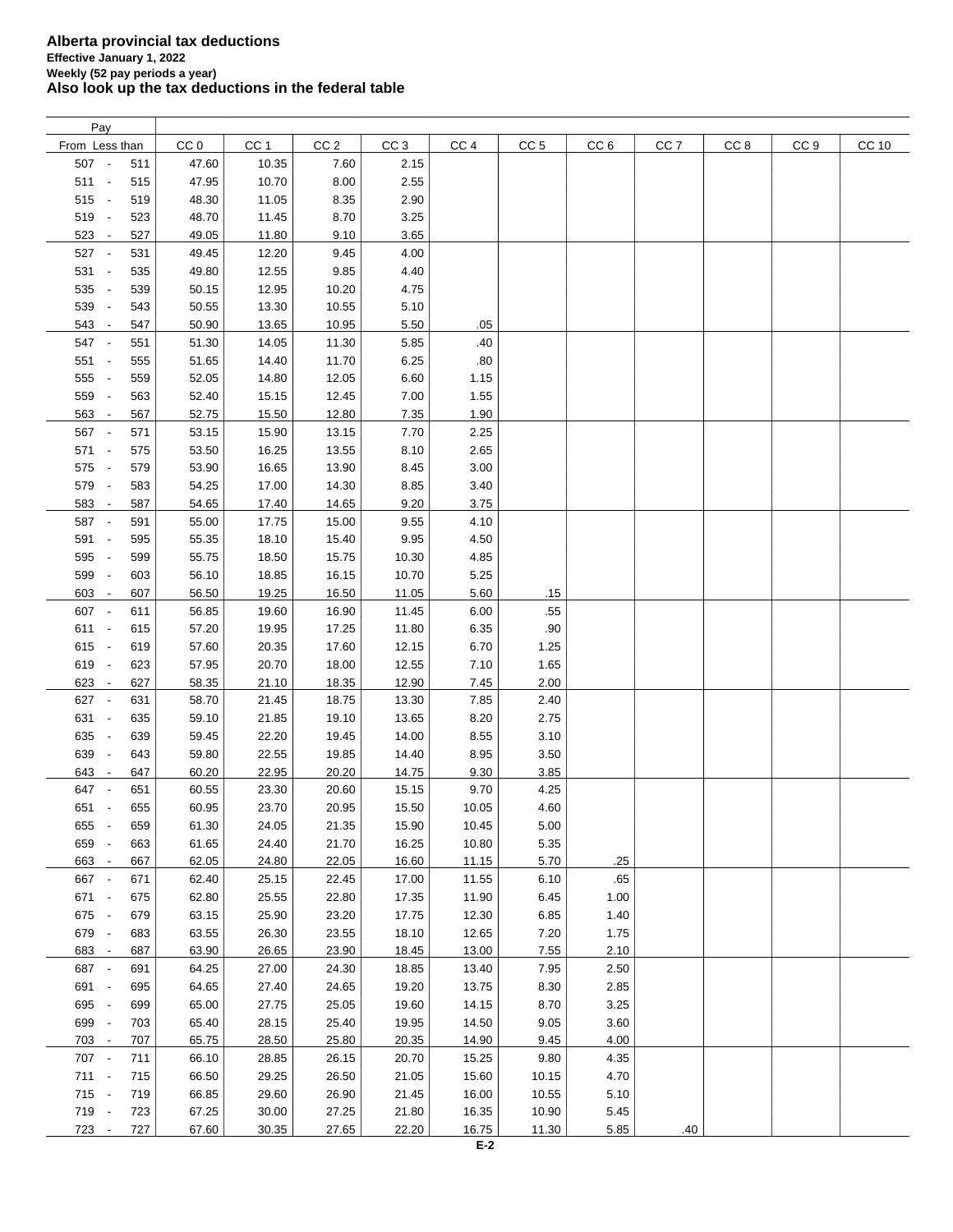| Pay                              |      |                 |                 |                 |                 |                 |                 |                 |                 |                 |                 |              |
|----------------------------------|------|-----------------|-----------------|-----------------|-----------------|-----------------|-----------------|-----------------|-----------------|-----------------|-----------------|--------------|
| From Less than                   |      | CC <sub>0</sub> | CC <sub>1</sub> | CC <sub>2</sub> | CC <sub>3</sub> | CC <sub>4</sub> | CC <sub>5</sub> | CC <sub>6</sub> | CC <sub>7</sub> | CC <sub>8</sub> | CC <sub>9</sub> | <b>CC 10</b> |
| 727 -                            | 735  | 68.15           | 30.90           | 28.20           | 22.75           | 17.30           | 11.85           | 6.40            | .95             |                 |                 |              |
| 735 -                            | 743  | 68.90           | 31.65           | 28.95           | 23.50           | 18.05           | 12.60           | 7.15            | 1.70            |                 |                 |              |
| 743 -                            | 751  | 69.65           | 32.40           | 29.65           | 24.20           | 18.75           | 13.30           | 7.85            | 2.40            |                 |                 |              |
| 751 -                            | 759  | 70.40           | 33.15           | 30.40           | 24.95           | 19.50           | 14.05           | 8.60            | 3.15            |                 |                 |              |
| 759 -                            | 767  | 71.15           | 33.90           | 31.15           | 25.70           | 20.25           | 14.80           | 9.35            | 3.90            |                 |                 |              |
| 767 -                            | 775  | 71.85           | 34.60           | 31.90           | 26.45           | 21.00           | 15.55           | 10.10           | 4.65            |                 |                 |              |
| 775 -                            | 783  | 72.60           | 35.35           | 32.65           | 27.20           | 21.75           | 16.30           | 10.85           | 5.40            |                 |                 |              |
| 783 -                            | 791  | 73.35           | 36.10           | 33.40           | 27.95           | 22.50           | 17.05           | 11.60           | 6.15            | .70             |                 |              |
| 791 -                            | 799  | 74.10           | 36.85           | 34.10           | 28.65           | 23.20           | 17.75           | 12.30           | 6.85            | 1.40            |                 |              |
| 799 -                            | 807  | 74.85           | 37.60           | 34.85           | 29.40           | 23.95           | 18.50           | 13.05           | 7.60            | 2.15            |                 |              |
| 807 -                            | 815  | 75.60           | 38.35           | 35.60           | 30.15           | 24.70           | 19.25           | 13.80           | 8.35            | 2.90            |                 |              |
| 815 -                            | 823  | 76.30           | 39.05           | 36.35           | 30.90           | 25.45           | 20.00           | 14.55           | 9.10            | 3.65            |                 |              |
| 823 -                            | 831  | 77.05           | 39.80           | 37.10           | 31.65           | 26.20           | 20.75           | 15.30           | 9.85            | 4.40            |                 |              |
| 831 -                            | 839  | 77.80           | 40.55           | 37.85           | 32.40           | 26.95           | 21.50           | 16.05           | 10.60           | 5.15            |                 |              |
| 839 -                            | 847  | 78.55           | 41.30           | 38.55           | 33.10           | 27.65           | 22.20           | 16.75           | 11.30           | 5.85            | .40             |              |
| 847 -                            | 855  | 79.30           | 42.05           | 39.30           | 33.85           | 28.40           | 22.95           | 17.50           | 12.05           | 6.60            | 1.15            |              |
| 855 -                            | 863  | 80.05           | 42.80           | 40.05           | 34.60           | 29.15           | 23.70           | 18.25           | 12.80           | 7.35            | 1.90            |              |
| 863<br>$\sim$                    | 871  | 80.75           | 43.50           | 40.80           | 35.35           | 29.90           | 24.45           | 19.00           | 13.55           | 8.10            | 2.65            |              |
| 871<br>$\sim$                    | 879  | 81.50           | 44.25           | 41.55           | 36.10           | 30.65           | 25.20           | 19.75           | 14.30           | 8.85            | 3.40            |              |
| 879 -                            | 887  | 82.25           | 45.00           | 42.30           | 36.85           | 31.40           | 25.95           | 20.50           | 15.05           | 9.60            | 4.15            |              |
| 887 -                            | 895  | 83.00           | 45.75           | 43.00           | 37.55           | 32.10           | 26.65           | 21.20           | 15.75           | 10.30           | 4.85            |              |
| 895 -                            | 903  | 83.75           | 46.50           | 43.75           | 38.30           | 32.85           | 27.40           | 21.95           | 16.50           | 11.05           | 5.60            | .15          |
|                                  |      |                 |                 |                 |                 |                 |                 |                 |                 |                 |                 |              |
| 903 -                            | 911  | 84.50           | 47.25           | 44.50           | 39.05           | 33.60           | 28.15           | 22.70           | 17.25           | 11.80           | 6.35            | .90          |
| $911 -$                          | 919  | 85.20           | 47.95           | 45.25           | 39.80           | 34.35           | 28.90           | 23.45           | 18.00           | 12.55           | 7.10            | 1.65         |
| 919 -                            | 927  | 85.95           | 48.70           | 46.00           | 40.55           | 35.10           | 29.65           | 24.20           | 18.75           | 13.30           | 7.85            | 2.40         |
| 927 -                            | 935  | 86.70           | 49.45           | 46.75           | 41.30           | 35.85           | 30.40           | 24.95           | 19.50           | 14.05           | 8.60            | 3.15         |
| 935 -                            | 943  | 87.45           | 50.20           | 47.45           | 42.00           | 36.55           | 31.10           | 25.65           | 20.20           | 14.75           | 9.30            | 3.85         |
| 943 -                            | 951  | 88.20           | 50.95           | 48.20           | 42.75           | 37.30           | 31.85           | 26.40           | 20.95           | 15.50           | 10.05           | 4.60         |
| $951 -$                          | 959  | 88.95           | 51.70           | 48.95           | 43.50           | 38.05           | 32.60           | 27.15           | 21.70           | 16.25           | 10.80           | 5.35         |
| 959 -                            | 967  | 89.65           | 52.45           | 49.70           | 44.25           | 38.80           | 33.35           | 27.90           | 22.45           | 17.00           | 11.55           | 6.10         |
| 967 -                            | 975  | 90.40           | 53.15           | 50.45           | 45.00           | 39.55           | 34.10           | 28.65           | 23.20           | 17.75           | 12.30           | 6.85         |
| 975 -                            | 983  | 91.15           | 53.90           | 51.20           | 45.75           | 40.30           | 34.85           | 29.40           | 23.95           | 18.50           | 13.05           | 7.60         |
| 983 -                            | 991  | 91.90           | 54.65           | 51.95           | 46.50           | 41.05           | 35.60           | 30.15           | 24.70           | 19.25           | 13.80           | 8.35         |
| 991<br>$\sim$                    | 999  | 92.65           | 55.40           | 52.65           | 47.20           | 41.75           | 36.30           | 30.85           | 25.40           | 19.95           | 14.50           | 9.05         |
| 999<br>$\overline{\phantom{a}}$  | 1007 | 93.40           | 56.15           | 53.40           | 47.95           | 42.50           | 37.05           | 31.60           | 26.15           | 20.70           | 15.25           | 9.80         |
| 1007<br>$\overline{\phantom{a}}$ | 1015 | 94.10           | 56.90           | 54.15           | 48.70           | 43.25           | 37.80           | 32.35           | 26.90           | 21.45           | 16.00           | 10.55        |
| $1015 -$                         | 1023 | 94.85           | 57.60           | 54.90           | 49.45           | 44.00           | 38.55           | 33.10           | 27.65           | 22.20           | 16.75           | 11.30        |
| $1023 -$                         | 1031 | 95.60           | 58.35           | 55.65           | 50.20           | 44.75           | 39.30           | 33.85           | 28.40           | 22.95           | 17.50           | 12.05        |
| 1031 -                           | 1039 | 96.35           | 59.10           | 56.40           | 50.95           | 45.50           | 40.05           | 34.60           | 29.15           | 23.70           | 18.25           | 12.80        |
| 1039 -                           | 1047 | 97.10           | 59.85           | 57.10           | 51.65           | 46.20           | 40.75           | 35.30           | 29.85           | 24.40           | 18.95           | 13.50        |
| 1047 -                           | 1055 | 97.85           | 60.60           | 57.85           | 52.40           | 46.95           | 41.50           | 36.05           | 30.60           | 25.15           | 19.70           | 14.25        |
| 1055 -                           | 1063 | 98.55           | 61.35           | 58.60           | 53.15           | 47.70           | 42.25           | 36.80           | 31.35           | 25.90           | 20.45           | 15.00        |
| 1063 -                           | 1071 | 99.30           | 62.05           | 59.35           | 53.90           | 48.45           | 43.00           | 37.55           | 32.10           | 26.65           | 21.20           | 15.75        |
| $1071 -$                         | 1079 | 100.05          | 62.80           | 60.10           | 54.65           | 49.20           | 43.75           | 38.30           | 32.85           | 27.40           | 21.95           | 16.50        |
| 1079 -                           | 1087 | 100.80          | 63.55           | 60.85           | 55.40           | 49.95           | 44.50           | 39.05           | 33.60           | 28.15           | 22.70           | 17.25        |
| 1087 -                           | 1095 | 101.55          | 64.30           | 61.55           | 56.10           | 50.65           | 45.20           | 39.75           | 34.30           | 28.85           | 23.40           | 17.95        |
| 1095 -                           | 1103 | 102.30          | 65.05           | 62.30           | 56.85           | 51.40           | 45.95           | 40.50           | 35.05           | 29.60           | 24.15           | 18.70        |
| $1103 -$                         | 1111 | 103.00          | 65.80           | 63.05           | 57.60           | 52.15           | 46.70           | 41.25           | 35.80           | 30.35           | 24.90           | 19.45        |
| 1111 - 1119                      |      | 103.75          | 66.50           | 63.80           | 58.35           | 52.90           | 47.45           | 42.00           | 36.55           | 31.10           | 25.65           | 20.20        |
| 1119 -                           | 1127 | 104.50          | 67.25           | 64.55           | 59.10           | 53.65           | 48.20           | 42.75           | 37.30           | 31.85           | 26.40           | 20.95        |
| $1127 -$                         | 1135 | 105.25          | 68.00           | 65.30           | 59.85           | 54.40           | 48.95           | 43.50           | 38.05           | 32.60           | 27.15           | 21.70        |
| $1135 -$                         | 1143 | 106.00          | 68.75           | 66.00           | 60.55           | 55.10           | 49.65           | 44.20           | 38.75           | 33.30           | 27.85           | 22.40        |
| $1143 -$                         | 1151 | 106.75          | 69.50           | 66.75           | 61.30           | 55.85           | 50.40           | 44.95           | 39.50           | 34.05           | 28.60           | 23.15        |
| $1151 -$                         | 1159 | 107.50          | 70.25           | 67.50           | 62.05           | 56.60           | 51.15           | 45.70           | 40.25           | 34.80           | 29.35           | 23.90        |
| 1159 -                           | 1167 | 108.20          | 70.95           | 68.25           | 62.80           | 57.35           | 51.90           | 46.45           | 41.00           | 35.55           | 30.10           | 24.65        |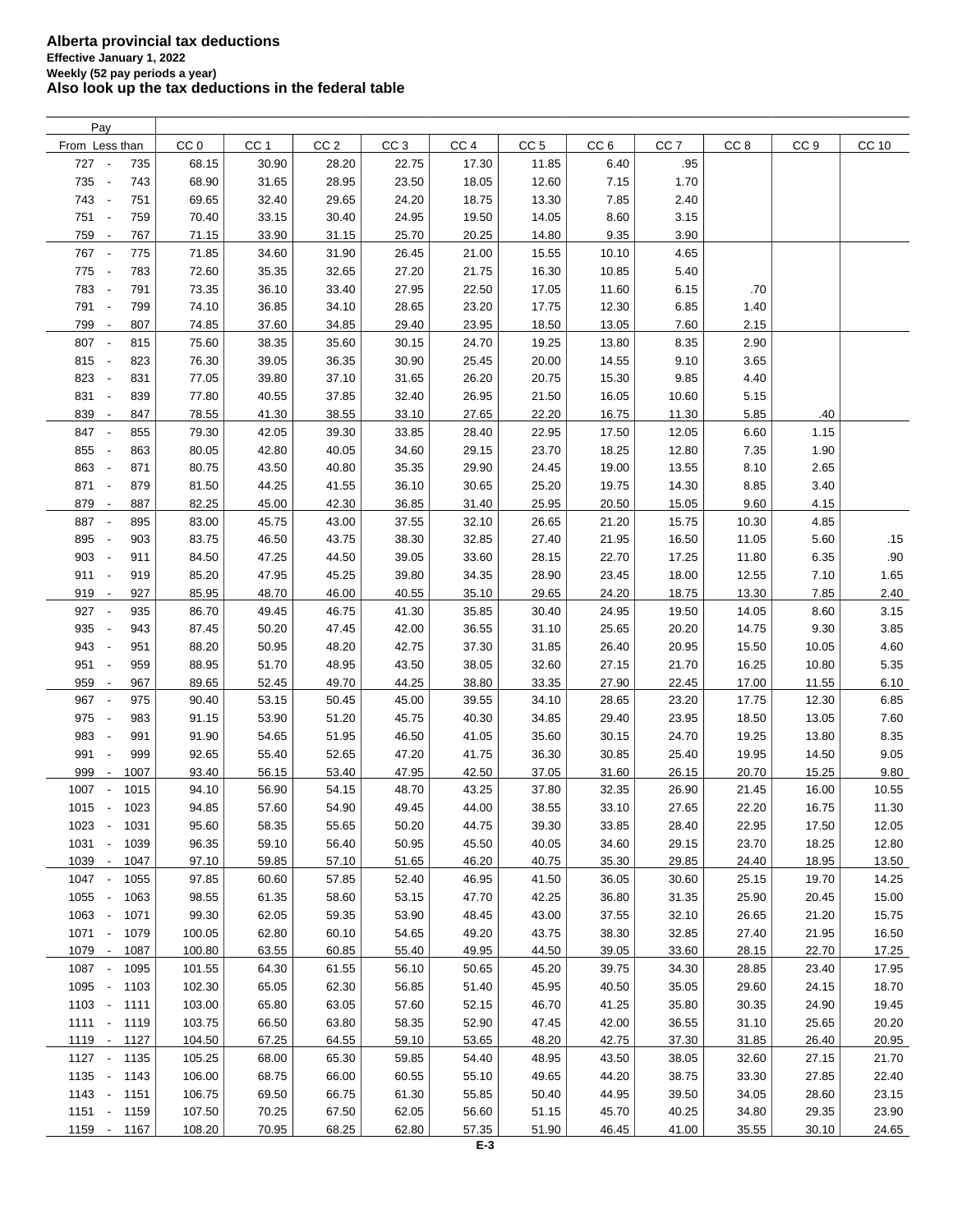| Pay                                      |                 |                 |                 |                  |                 |                 |                 |                 |                 |                 |       |
|------------------------------------------|-----------------|-----------------|-----------------|------------------|-----------------|-----------------|-----------------|-----------------|-----------------|-----------------|-------|
| From Less than                           | CC <sub>0</sub> | CC <sub>1</sub> | CC <sub>2</sub> | CC <sub>3</sub>  | CC <sub>4</sub> | CC <sub>5</sub> | CC <sub>6</sub> | CC <sub>7</sub> | CC <sub>8</sub> | CC <sub>9</sub> | CC 10 |
| 1167 -<br>1179                           | 109.15          | 71.90           | 69.20           | 63.75            | 58.30           | 52.85           | 47.40           | 41.95           | 36.50           | 31.05           | 25.60 |
| 1179<br>1191<br>$\overline{\phantom{a}}$ | 110.30          | 73.05           | 70.30           | 64.85            | 59.40           | 53.95           | 48.50           | 43.05           | 37.60           | 32.15           | 26.70 |
| 1191<br>1203<br>$\sim$                   | 111.45          | 74.20           | 71.45           | 66.00            | 60.55           | 55.10           | 49.65           | 44.20           | 38.75           | 33.30           | 27.85 |
| 1203<br>1215<br>$\overline{\phantom{a}}$ | 112.55          | 75.30           | 72.60           | 67.15            | 61.70           | 56.25           | 50.80           | 45.35           | 39.90           | 34.45           | 29.00 |
| 1215<br>1227<br>$\sim$                   | 113.70          | 76.45           | 73.70           | 68.25            | 62.80           | 57.35           | 51.90           | 46.45           | 41.00           | 35.55           | 30.10 |
| 1227<br>$\overline{\phantom{a}}$<br>1239 | 114.80          | 77.60           | 74.85           | 69.40            | 63.95           | 58.50           | 53.05           | 47.60           | 42.15           | 36.70           | 31.25 |
| 1239<br>1251<br>$\overline{\phantom{a}}$ | 115.95          |                 |                 | 70.55            | 65.10           | 59.65           | 54.20           | 48.75           | 43.30           | 37.85           | 32.40 |
|                                          |                 | 78.70           | 76.00           |                  |                 |                 |                 |                 |                 |                 |       |
| 1251 -<br>1263                           | 117.15          | 79.90           | 77.15           | 71.70            | 66.25           | 60.80           | 55.35           | 49.90           | 44.45           | 39.00           | 33.55 |
| 1263<br>1275<br>$\overline{\phantom{a}}$ | 118.35          | 81.10           | 78.35           | 72.90            | 67.45           | 62.00           | 56.55           | 51.10           | 45.65           | 40.20           | 34.75 |
| 1275 -<br>1287                           | 119.55          | 82.30           | 79.55           | 74.10            | 68.65           | 63.20           | 57.75           | 52.30           | 46.85           | 41.40           | 35.95 |
| 1287<br>1299<br>$\overline{\phantom{a}}$ | 120.75          | 83.50           | 80.75           | 75.30            | 69.85           | 64.40           | 58.95           | 53.50           | 48.05           | 42.60           | 37.15 |
| 1299<br>1311<br>$\overline{\phantom{a}}$ | 121.95          | 84.70           | 81.95           | 76.50            | 71.05           | 65.60           | 60.15           | 54.70           | 49.25           | 43.80           | 38.35 |
| 1311 -<br>1323                           | 123.15          | 85.90           | 83.15           | 77.70            | 72.25           | 66.80           | 61.35           | 55.90           | 50.45           | 45.00           | 39.55 |
| 1323<br>1335<br>$\overline{\phantom{a}}$ | 124.35          | 87.10           | 84.35           | 78.90            | 73.45           | 68.00           | 62.55           | 57.10           | 51.65           | 46.20           | 40.75 |
| 1335<br>1347<br>$\overline{\phantom{a}}$ | 125.55          | 88.30           | 85.55           | 80.10            | 74.65           | 69.20           | 63.75           | 58.30           | 52.85           | 47.40           | 41.95 |
| 1347<br>1359<br>$\overline{\phantom{a}}$ | 126.75          | 89.50           | 86.75           | 81.30            | 75.85           | 70.40           | 64.95           | 59.50           | 54.05           | 48.60           | 43.15 |
| 1359<br>1371<br>$\blacksquare$           | 127.95          | 90.70           | 87.95           | 82.50            | 77.05           | 71.60           | 66.15           | 60.70           | 55.25           | 49.80           | 44.35 |
| 1371<br>1383<br>$\overline{\phantom{a}}$ | 129.15          | 91.90           | 89.15           | 83.70            | 78.25           | 72.80           | 67.35           | 61.90           | 56.45           | 51.00           | 45.55 |
| 1383<br>$\overline{\phantom{a}}$<br>1395 | 130.35          | 93.10           | 90.35           | 84.90            | 79.45           | 74.00           | 68.55           | 63.10           | 57.65           | 52.20           | 46.75 |
| 1395<br>1407<br>$\sim$                   | 131.55          | 94.30           | 91.55           | 86.10            | 80.65           | 75.20           | 69.75           | 64.30           | 58.85           | 53.40           | 47.95 |
| 1407<br>$\overline{\phantom{a}}$<br>1419 | 132.75          | 95.50           | 92.75           | 87.30            | 81.85           | 76.40           | 70.95           | 65.50           | 60.05           | 54.60           | 49.15 |
| 1419<br>1431<br>$\overline{\phantom{a}}$ | 133.95          | 96.70           | 93.95           | 88.50            | 83.05           | 77.60           | 72.15           | 66.70           | 61.25           | 55.80           | 50.35 |
| 1431<br>1443<br>$\overline{\phantom{a}}$ | 135.15          | 97.90           | 95.15           | 89.70            | 84.25           | 78.80           | 73.35           | 67.90           | 62.45           | 57.00           | 51.55 |
| 1443<br>1455<br>$\overline{\phantom{a}}$ | 136.35          | 99.10           | 96.35           | 90.90            | 85.45           | 80.00           | 74.55           | 69.10           | 63.65           | 58.20           | 52.75 |
| 1455<br>1467<br>$\overline{\phantom{a}}$ | 137.55          | 100.30          | 97.55           | 92.10            | 86.65           | 81.20           | 75.75           | 70.30           | 64.85           | 59.40           | 53.95 |
| 1467<br>1479<br>$\sim$                   | 138.75          | 101.50          | 98.75           | 93.30            | 87.85           | 82.40           | 76.95           | 71.50           | 66.05           | 60.60           | 55.15 |
| 1479<br>1491<br>$\overline{\phantom{a}}$ | 139.95          | 102.70          | 99.95           | 94.50            | 89.05           | 83.60           | 78.15           | 72.70           | 67.25           | 61.80           | 56.35 |
| 1491<br>1503<br>$\overline{\phantom{a}}$ | 141.15          | 103.90          | 101.15          | 95.70            | 90.25           | 84.80           | 79.35           | 73.90           | 68.45           | 63.00           | 57.55 |
| 1503<br>1515<br>$\overline{\phantom{a}}$ | 142.35          | 105.10          | 102.35          | 96.90            | 91.45           | 86.00           | 80.55           | 75.10           | 69.65           | 64.20           | 58.75 |
| 1515<br>1527<br>$\overline{\phantom{a}}$ | 143.55          | 106.30          | 103.55          | 98.10            | 92.65           | 87.20           | 81.75           | 76.30           | 70.85           | 65.40           | 59.95 |
| 1527<br>1539<br>$\overline{\phantom{a}}$ | 144.75          | 107.50          | 104.75          | 99.30            | 93.85           | 88.40           | 82.95           | 77.50           | 72.05           | 66.60           | 61.15 |
| 1539<br>1551<br>$\overline{\phantom{a}}$ | 145.95          | 108.70          |                 |                  | 95.05           |                 |                 | 78.70           | 73.25           |                 | 62.35 |
|                                          |                 |                 | 105.95          | 100.50<br>101.70 |                 | 89.60           | 84.15           |                 |                 | 67.80           |       |
| 1551<br>1563<br>$\sim$                   | 147.15          | 109.90          | 107.15          |                  | 96.25           | 90.80           | 85.35           | 79.90           | 74.45           | 69.00           | 63.55 |
| 1563<br>1575<br>$\overline{\phantom{a}}$ | 148.35          | 111.10          | 108.35          | 102.90           | 97.45           | 92.00           | 86.55           | 81.10           | 75.65           | 70.20           | 64.75 |
| 1575<br>1587<br>$\sim$                   | 149.55          | 112.30          | 109.55          | 104.10           | 98.65           | 93.20           | 87.75           | 82.30           | 76.85           | 71.40           | 65.95 |
| 1587<br>1599<br>$\overline{\phantom{a}}$ | 150.75          | 113.50          | 110.75          | 105.30           | 99.85           | 94.40           | 88.95           | 83.50           | 78.05           | 72.60           | 67.15 |
| 1599 -<br>1611                           | 151.95          | 114.70          | 111.95          | 106.50           | 101.05          | 95.60           | 90.15           | 84.70           | 79.25           | 73.80           | 68.35 |
| $1611 -$<br>1623                         | 153.15          | 115.90          | 113.15          | 107.70           | 102.25          | 96.80           | 91.35           | 85.90           | 80.45           | 75.00           | 69.55 |
| 1623<br>1635<br>$\sim$                   | 154.35          | 117.10          | 114.35          | 108.90           | 103.45          | 98.00           | 92.55           | 87.10           | 81.65           | 76.20           | 70.75 |
| 1635 -<br>1647                           | 155.55          | 118.30          | 115.55          | 110.10           | 104.65          | 99.20           | 93.75           | 88.30           | 82.85           | 77.40           | 71.95 |
| 1647 -<br>1659                           | 156.75          | 119.50          | 116.75          | 111.30           | 105.85          | 100.40          | 94.95           | 89.50           | 84.05           | 78.60           | 73.15 |
| 1659 -<br>1671                           | 157.95          | 120.70          | 117.95          | 112.50           | 107.05          | 101.60          | 96.15           | 90.70           | 85.25           | 79.80           | 74.35 |
| 1671 -<br>1683                           | 159.15          | 121.90          | 119.15          | 113.70           | 108.25          | 102.80          | 97.35           | 91.90           | 86.45           | 81.00           | 75.55 |
| 1683 -<br>1695                           | 160.35          | 123.10          | 120.35          | 114.90           | 109.45          | 104.00          | 98.55           | 93.10           | 87.65           | 82.20           | 76.75 |
| 1695 -<br>1707                           | 161.55          | 124.30          | 121.55          | 116.10           | 110.65          | 105.20          | 99.75           | 94.30           | 88.85           | 83.40           | 77.95 |
| 1707 -<br>1719                           | 162.75          | 125.50          | 122.75          | 117.30           | 111.85          | 106.40          | 100.95          | 95.50           | 90.05           | 84.60           | 79.15 |
| 1719 -<br>1731                           | 163.95          | 126.70          | 123.95          | 118.50           | 113.05          | 107.60          | 102.15          | 96.70           | 91.25           | 85.80           | 80.35 |
| 1731 -<br>1743                           | 165.15          | 127.90          | 125.15          | 119.70           | 114.25          | 108.80          | 103.35          | 97.90           | 92.45           | 87.00           | 81.55 |
| 1743 -<br>1755                           | 166.35          | 129.10          | 126.35          | 120.90           | 115.45          | 110.00          | 104.55          | 99.10           | 93.65           | 88.20           | 82.75 |
| 1755 -<br>1767                           | 167.55          | 130.30          | 127.55          | 122.10           | 116.65          | 111.20          | 105.75          | 100.30          | 94.85           | 89.40           | 83.95 |
| 1767 -<br>1779                           | 168.75          | 131.50          | 128.75          | 123.30           | 117.85          | 112.40          | 106.95          | 101.50          | 96.05           | 90.60           | 85.15 |
| 1779 -<br>1791                           | 169.95          | 132.70          | 129.95          | 124.50           | 119.05          | 113.60          | 108.15          | 102.70          | 97.25           | 91.80           | 86.35 |
| 1791 -<br>1803                           | 171.15          | 133.90          | 131.15          | 125.70           | 120.25          | 114.80          | 109.35          | 103.90          | 98.45           | 93.00           | 87.55 |
| 1803 -<br>1815                           | 172.35          | 135.10          | 132.35          | 126.90           | 121.45          | 116.00          | 110.55          | 105.10          | 99.65           | 94.20           | 88.75 |
| $1815 -$<br>1827                         | 173.55          | 136.30          | 133.55          | 128.10           | 122.65          | 117.20          | 111.75          | 106.30          | 100.85          | 95.40           | 89.95 |
|                                          |                 |                 |                 |                  |                 |                 |                 |                 |                 |                 |       |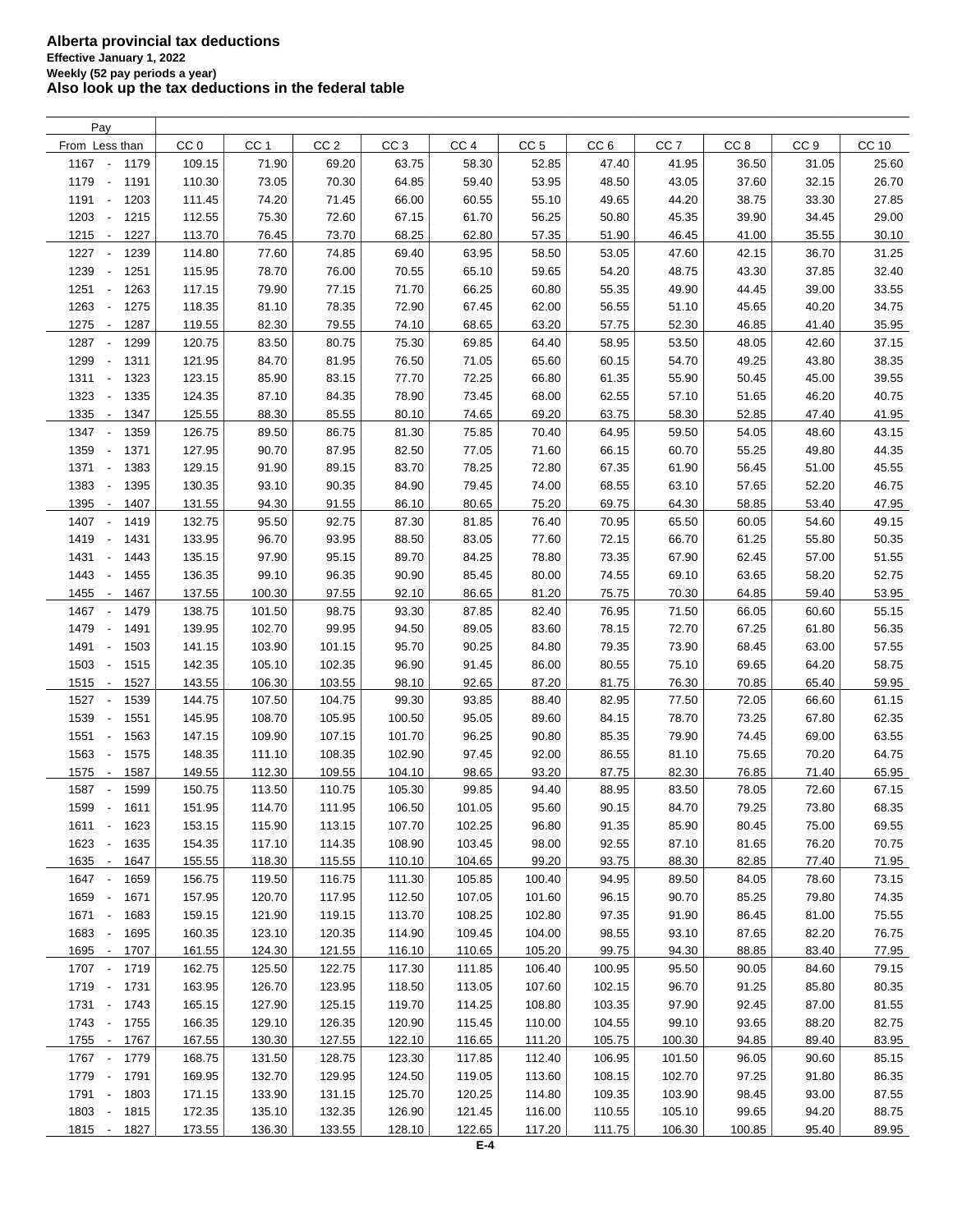| Pay                                      |                 |                 |                 |                 |                 |                 |                 |                 |                 |                 |              |
|------------------------------------------|-----------------|-----------------|-----------------|-----------------|-----------------|-----------------|-----------------|-----------------|-----------------|-----------------|--------------|
| From Less than                           | CC <sub>0</sub> | CC <sub>1</sub> | CC <sub>2</sub> | CC <sub>3</sub> | CC <sub>4</sub> | CC <sub>5</sub> | CC <sub>6</sub> | CC <sub>7</sub> | CC <sub>8</sub> | CC <sub>9</sub> | <b>CC 10</b> |
| 1827<br>1843<br>$\overline{\phantom{a}}$ | 174.95          | 137.70          | 134.95          | 129.50          | 124.05          | 118.60          | 113.15          | 107.70          | 102.25          | 96.80           | 91.35        |
| 1843<br>1859<br>$\overline{\phantom{a}}$ | 176.55          | 139.30          | 136.55          | 131.10          | 125.65          | 120.20          | 114.75          | 109.30          | 103.85          | 98.40           | 92.95        |
| 1859<br>1875<br>$\overline{\phantom{a}}$ | 178.15          | 140.90          | 138.15          | 132.70          | 127.25          | 121.80          | 116.35          | 110.90          | 105.45          | 100.00          | 94.55        |
| 1875<br>1891<br>$\overline{\phantom{a}}$ | 179.75          | 142.50          | 139.75          | 134.30          | 128.85          | 123.40          | 117.95          | 112.50          | 107.05          | 101.60          | 96.15        |
| 1891<br>1907<br>$\overline{\phantom{a}}$ | 181.35          | 144.10          | 141.35          | 135.90          | 130.45          | 125.00          | 119.55          | 114.10          | 108.65          | 103.20          | 97.75        |
| 1907<br>1923<br>$\overline{\phantom{a}}$ | 182.95          | 145.70          | 142.95          | 137.50          | 132.05          | 126.60          | 121.15          | 115.70          | 110.25          | 104.80          | 99.35        |
|                                          |                 |                 |                 |                 |                 |                 |                 |                 |                 |                 |              |
| 1923<br>1939<br>$\overline{\phantom{a}}$ | 184.55          | 147.30          | 144.55          | 139.10          | 133.65          | 128.20          | 122.75          | 117.30          | 111.85          | 106.40          | 100.95       |
| 1939<br>$\overline{\phantom{a}}$<br>1955 | 186.15          | 148.90          | 146.15          | 140.70          | 135.25          | 129.80          | 124.35          | 118.90          | 113.45          | 108.00          | 102.55       |
| 1955<br>$\blacksquare$<br>1971           | 187.75          | 150.50          | 147.75          | 142.30          | 136.85          | 131.40          | 125.95          | 120.50          | 115.05          | 109.60          | 104.15       |
| 1971<br>1987<br>$\sim$                   | 189.35          | 152.10          | 149.35          | 143.90          | 138.45          | 133.00          | 127.55          | 122.10          | 116.65          | 111.20          | 105.75       |
| 1987<br>2003<br>$\overline{\phantom{a}}$ | 190.95          | 153.70          | 150.95          | 145.50          | 140.05          | 134.60          | 129.15          | 123.70          | 118.25          | 112.80          | 107.35       |
| 2003<br>2019<br>$\overline{\phantom{a}}$ | 192.55          | 155.30          | 152.55          | 147.10          | 141.65          | 136.20          | 130.75          | 125.30          | 119.85          | 114.40          | 108.95       |
| 2019<br>2035<br>$\overline{\phantom{a}}$ | 194.15          | 156.90          | 154.15          | 148.70          | 143.25          | 137.80          | 132.35          | 126.90          | 121.45          | 116.00          | 110.55       |
| 2035<br>2051<br>÷,                       | 195.75          | 158.50          | 155.75          | 150.30          | 144.85          | 139.40          | 133.95          | 128.50          | 123.05          | 117.60          | 112.15       |
| 2051<br>2067<br>$\overline{\phantom{a}}$ | 197.35          | 160.10          | 157.35          | 151.90          | 146.45          | 141.00          | 135.55          | 130.10          | 124.65          | 119.20          | 113.75       |
| 2067<br>2083                             | 198.95          | 161.70          | 158.95          | 153.50          | 148.05          | 142.60          | 137.15          | 131.70          | 126.25          | 120.80          | 115.35       |
| 2083<br>2099<br>$\overline{\phantom{a}}$ | 200.55          | 163.30          | 160.55          | 155.10          | 149.65          | 144.20          | 138.75          | 133.30          | 127.85          | 122.40          | 116.95       |
| 2099<br>2115<br>$\overline{\phantom{a}}$ | 202.15          | 164.90          | 162.15          | 156.70          | 151.25          | 145.80          | 140.35          | 134.90          | 129.45          | 124.00          | 118.55       |
| 2115<br>2131<br>$\overline{\phantom{a}}$ | 203.75          | 166.50          | 163.75          | 158.30          | 152.85          | 147.40          | 141.95          | 136.50          | 131.05          | 125.60          | 120.15       |
| 2131<br>2147<br>$\sim$                   | 205.35          | 168.10          | 165.35          | 159.90          | 154.45          | 149.00          | 143.55          | 138.10          | 132.65          | 127.20          | 121.75       |
| 2147<br>2163<br>$\overline{\phantom{a}}$ | 206.95          | 169.70          | 166.95          | 161.50          | 156.05          | 150.60          | 145.15          | 139.70          | 134.25          | 128.80          | 123.35       |
| 2163<br>2179<br>$\overline{\phantom{a}}$ | 208.55          | 171.30          | 168.55          | 163.10          | 157.65          | 152.20          | 146.75          | 141.30          | 135.85          | 130.40          | 124.95       |
| 2179<br>2195<br>$\overline{\phantom{a}}$ | 210.15          | 172.90          | 170.15          | 164.70          | 159.25          | 153.80          | 148.35          | 142.90          | 137.45          | 132.00          | 126.55       |
| 2195<br>2211<br>$\overline{\phantom{a}}$ | 211.75          | 174.50          | 171.75          | 166.30          | 160.85          | 155.40          | 149.95          | 144.50          | 139.05          | 133.60          | 128.15       |
| 2211<br>2227<br>$\overline{\phantom{a}}$ | 213.35          | 176.10          | 173.35          | 167.90          | 162.45          | 157.00          | 151.55          | 146.10          | 140.65          | 135.20          | 129.75       |
| 2227<br>2243                             | 214.95          | 177.70          | 174.95          | 169.50          | 164.05          | 158.60          | 153.15          | 147.70          | 142.25          | 136.80          | 131.35       |
| 2243<br>2259                             | 216.55          | 179.30          | 176.55          | 171.10          | 165.65          | 160.20          | 154.75          | 149.30          | 143.85          | 138.40          | 132.95       |
| 2259<br>2275                             | 218.15          | 180.90          | 178.15          | 172.70          | 167.25          | 161.80          | 156.35          | 150.90          | 145.45          | 140.00          | 134.55       |
| 2275<br>2291<br>$\overline{\phantom{a}}$ | 219.75          | 182.50          | 179.75          | 174.30          |                 | 163.40          |                 | 152.50          | 147.05          | 141.60          | 136.15       |
|                                          |                 |                 |                 |                 | 168.85          |                 | 157.95          |                 |                 |                 |              |
| 2291<br>2307<br>$\overline{\phantom{a}}$ | 221.35          | 184.10          | 181.35          | 175.90          | 170.45          | 165.00          | 159.55          | 154.10          | 148.65          | 143.20          | 137.75       |
| 2307<br>2323<br>$\overline{\phantom{a}}$ | 222.95          | 185.70          | 182.95          | 177.50          | 172.05          | 166.60          | 161.15          | 155.70          | 150.25          | 144.80          | 139.35       |
| 2323<br>2339<br>$\overline{\phantom{a}}$ | 224.55          | 187.30          | 184.55          | 179.10          | 173.65          | 168.20          | 162.75          | 157.30          | 151.85          | 146.40          | 140.95       |
| 2339<br>2355<br>$\overline{\phantom{a}}$ | 226.15          | 188.90          | 186.15          | 180.70          | 175.25          | 169.80          | 164.35          | 158.90          | 153.45          | 148.00          | 142.55       |
| 2355<br>2371<br>$\overline{\phantom{a}}$ | 227.75          | 190.50          | 187.75          | 182.30          | 176.85          | 171.40          | 165.95          | 160.50          | 155.05          | 149.60          | 144.15       |
| 2371<br>2387<br>$\overline{\phantom{a}}$ | 229.35          | 192.10          | 189.35          | 183.90          | 178.45          | 173.00          | 167.55          | 162.10          | 156.65          | 151.20          | 145.75       |
| 2387<br>2403                             | 230.95          | 193.70          | 190.95          | 185.50          | 180.05          | 174.60          | 169.15          | 163.70          | 158.25          | 152.80          | 147.35       |
| 2403<br>2419<br>$\overline{\phantom{a}}$ | 232.55          | 195.30          | 192.55          | 187.10          | 181.65          | 176.20          | 170.75          | 165.30          | 159.85          | 154.40          | 148.95       |
| 2419<br>2435<br>$\overline{\phantom{a}}$ | 234.15          | 196.90          | 194.15          | 188.70          | 183.25          | 177.80          | 172.35          | 166.90          | 161.45          | 156.00          | 150.55       |
| 2435<br>2451                             | 235.75          | 198.50          | 195.75          | 190.30          | 184.85          | 179.40          | 173.95          | 168.50          | 163.05          | 157.60          | 152.15       |
| 2451 -<br>2467                           | 237.35          | 200.10          | 197.35          | 191.90          | 186.45          | 181.00          | 175.55          | 170.10          | 164.65          | 159.20          | 153.75       |
| 2467<br>2483                             | 238.95          | 201.70          | 198.95          | 193.50          | 188.05          | 182.60          | 177.15          | 171.70          | 166.25          | 160.80          | 155.35       |
| 2483<br>2499                             | 240.55          | 203.30          | 200.55          | 195.10          | 189.65          | 184.20          | 178.75          | 173.30          | 167.85          | 162.40          | 156.95       |
| 2499<br>2515<br>$\overline{\phantom{a}}$ | 242.15          | 204.90          | 202.15          | 196.70          | 191.25          | 185.80          | 180.35          | 174.90          | 169.45          | 164.00          | 158.55       |
| 2515<br>2531<br>$\overline{\phantom{a}}$ | 243.75          | 206.50          | 203.75          | 198.30          | 192.85          | 187.40          | 181.95          | 176.50          | 171.05          | 165.60          | 160.15       |
| 2531 -<br>2547                           | 245.65          | 208.40          | 205.70          | 200.25          | 194.80          | 189.35          | 183.90          | 178.45          | 173.00          | 167.55          | 162.10       |
| 2547<br>2563<br>$\overline{\phantom{a}}$ | 247.60          | 210.35          | 207.60          | 202.15          | 196.70          | 191.25          | 185.80          | 180.35          | 174.90          | 169.45          | 164.00       |
| 2563<br>2579<br>$\overline{\phantom{a}}$ | 249.50          | 212.25          | 209.50          | 204.05          | 198.60          | 193.15          | 187.70          | 182.25          | 176.80          | 171.35          | 165.90       |
| 2579<br>2595<br>$\overline{\phantom{a}}$ | 251.40          | 214.15          | 211.45          | 206.00          | 200.55          | 195.10          | 189.65          | 184.20          | 178.75          | 173.30          | 167.85       |
| 2595<br>2611<br>$\overline{\phantom{a}}$ | 253.35          | 216.10          | 213.35          | 207.90          | 202.45          | 197.00          | 191.55          | 186.10          | 180.65          | 175.20          | 169.75       |
| 2611 -<br>2627                           | 255.25          | 218.00          | 215.30          | 209.85          | 204.40          | 198.95          | 193.50          | 188.05          | 182.60          | 177.15          | 171.70       |
| 2627<br>2643                             | 257.20          | 219.95          | 217.20          | 211.75          | 206.30          | 200.85          | 195.40          | 189.95          | 184.50          | 179.05          | 173.60       |
| 2643<br>2659                             | 259.10          | 221.85          | 219.10          | 213.65          | 208.20          | 202.75          | 197.30          | 191.85          | 186.40          | 180.95          | 175.50       |
| 2659<br>2675<br>$\overline{\phantom{a}}$ | 261.00          | 223.75          | 221.05          | 215.60          | 210.15          | 204.70          | 199.25          | 193.80          | 188.35          | 182.90          | 177.45       |
| 2675<br>2691<br>$\overline{\phantom{a}}$ | 262.95          | 225.70          | 222.95          | 217.50          | 212.05          | 206.60          | 201.15          | 195.70          | 190.25          | 184.80          | 179.35       |
|                                          |                 | 227.60          |                 |                 |                 |                 |                 |                 |                 |                 |              |
| 2691<br>2707<br>$\sim$                   | 264.85          |                 | 224.90          | 219.45          | 214.00          | 208.55          | 203.10          | 197.65          | 192.20          | 186.75          | 181.30       |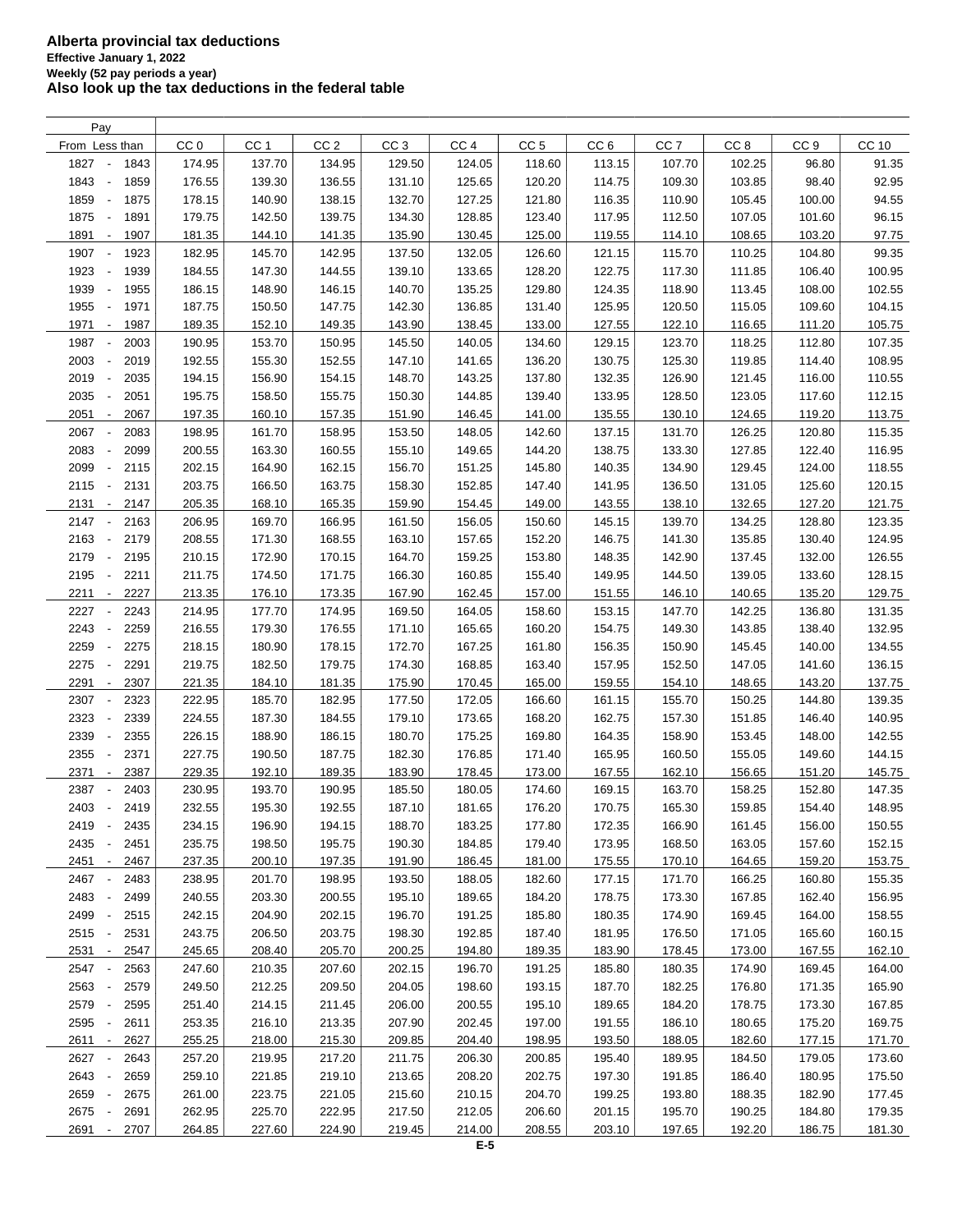| Pay                                      |                 |                 |                 |                 |                 |                 |                 |                 |                 |                 |              |
|------------------------------------------|-----------------|-----------------|-----------------|-----------------|-----------------|-----------------|-----------------|-----------------|-----------------|-----------------|--------------|
| From Less than                           | CC <sub>0</sub> | CC <sub>1</sub> | CC <sub>2</sub> | CC <sub>3</sub> | CC <sub>4</sub> | CC <sub>5</sub> | CC <sub>6</sub> | CC <sub>7</sub> | CC <sub>8</sub> | CC <sub>9</sub> | <b>CC 10</b> |
| 2707 -<br>2727                           | 267.00          | 229.75          | 227.05          | 221.60          | 216.15          | 210.70          | 205.25          | 199.80          | 194.35          | 188.90          | 183.45       |
| 2727<br>2747<br>$\overline{\phantom{a}}$ | 269.40          | 232.15          | 229.45          | 224.00          | 218.55          | 213.10          | 207.65          | 202.20          | 196.75          | 191.30          | 185.85       |
| 2747<br>2767<br>$\sim$                   | 271.80          | 234.55          | 231.85          | 226.40          | 220.95          | 215.50          | 210.05          | 204.60          | 199.15          | 193.70          | 188.25       |
| 2767<br>2787<br>$\overline{\phantom{a}}$ | 274.20          | 236.95          | 234.25          | 228.80          | 223.35          | 217.90          | 212.45          | 207.00          | 201.55          | 196.10          | 190.65       |
| 2787<br>2807<br>$\overline{\phantom{a}}$ | 276.60          | 239.35          | 236.65          | 231.20          | 225.75          | 220.30          | 214.85          | 209.40          | 203.95          | 198.50          | 193.05       |
| 2807<br>2827<br>$\overline{\phantom{a}}$ | 279.00          | 241.75          |                 |                 |                 |                 |                 |                 |                 |                 |              |
|                                          |                 |                 | 239.05          | 233.60          | 228.15          | 222.70          | 217.25          | 211.80          | 206.35          | 200.90          | 195.45       |
| 2827<br>2847<br>$\overline{\phantom{a}}$ | 281.40          | 244.15          | 241.45          | 236.00          | 230.55          | 225.10          | 219.65          | 214.20          | 208.75          | 203.30          | 197.85       |
| 2847<br>2867<br>$\overline{\phantom{a}}$ | 283.80          | 246.55          | 243.85          | 238.40          | 232.95          | 227.50          | 222.05          | 216.60          | 211.15          | 205.70          | 200.25       |
| 2867<br>2887<br>$\overline{\phantom{a}}$ | 286.20          | 248.95          | 246.25          | 240.80          | 235.35          | 229.90          | 224.45          | 219.00          | 213.55          | 208.10          | 202.65       |
| 2887<br>2907<br>$\blacksquare$           | 288.60          | 251.35          | 248.65          | 243.20          | 237.75          | 232.30          | 226.85          | 221.40          | 215.95          | 210.50          | 205.05       |
| 2907<br>2927<br>$\overline{\phantom{a}}$ | 291.00          | 253.75          | 251.05          | 245.60          | 240.15          | 234.70          | 229.25          | 223.80          | 218.35          | 212.90          | 207.45       |
| 2927<br>2947<br>$\overline{\phantom{a}}$ | 293.40          | 256.15          | 253.45          | 248.00          | 242.55          | 237.10          | 231.65          | 226.20          | 220.75          | 215.30          | 209.85       |
| 2947<br>2967<br>$\overline{\phantom{a}}$ | 295.80          | 258.55          | 255.85          | 250.40          | 244.95          | 239.50          | 234.05          | 228.60          | 223.15          | 217.70          | 212.25       |
| 2967<br>2987                             | 298.20          | 260.95          | 258.25          | 252.80          | 247.35          | 241.90          | 236.45          | 231.00          | 225.55          | 220.10          | 214.65       |
| 2987<br>3007<br>$\overline{\phantom{a}}$ | 300.60          | 263.35          | 260.65          | 255.20          | 249.75          | 244.30          | 238.85          | 233.40          | 227.95          | 222.50          | 217.05       |
| 3007<br>3027<br>$\overline{\phantom{a}}$ | 303.00          | 265.75          | 263.05          | 257.60          | 252.15          | 246.70          | 241.25          | 235.80          | 230.35          | 224.90          | 219.45       |
| 3027<br>3047<br>$\overline{\phantom{a}}$ | 305.50          | 268.25          | 265.50          | 260.05          | 254.60          | 249.15          | 243.70          | 238.25          | 232.80          | 227.35          | 221.90       |
| 3047<br>3067<br>$\overline{\phantom{a}}$ | 308.10          | 270.85          | 268.10          | 262.65          | 257.20          | 251.75          | 246.30          | 240.85          | 235.40          | 229.95          | 224.50       |
| 3067<br>3087<br>$\overline{\phantom{a}}$ | 310.70          | 273.45          | 270.70          | 265.25          | 259.80          | 254.35          | 248.90          | 243.45          | 238.00          | 232.55          | 227.10       |
| 3087<br>3107<br>$\overline{\phantom{a}}$ | 313.30          | 276.05          | 273.30          | 267.85          | 262.40          | 256.95          | 251.50          | 246.05          | 240.60          | 235.15          | 229.70       |
| 3107<br>$\sim$<br>3127                   | 315.90          | 278.65          | 275.90          | 270.45          | 265.00          | 259.55          | 254.10          | 248.65          | 243.20          | 237.75          | 232.30       |
| 3127<br>$\sim$<br>3147                   | 318.50          | 281.25          | 278.50          | 273.05          | 267.60          | 262.15          | 256.70          | 251.25          | 245.80          | 240.35          | 234.90       |
| 3147<br>3167<br>$\overline{\phantom{a}}$ |                 | 283.85          | 281.10          | 275.65          | 270.20          |                 | 259.30          |                 |                 |                 | 237.50       |
|                                          | 321.10          |                 |                 |                 |                 | 264.75          |                 | 253.85          | 248.40          | 242.95          |              |
| 3167<br>3187<br>$\overline{\phantom{a}}$ | 323.70          | 286.45          | 283.70          | 278.25          | 272.80          | 267.35          | 261.90          | 256.45          | 251.00          | 245.55          | 240.10       |
| 3187<br>3207<br>$\overline{\phantom{a}}$ | 326.30          | 289.05          | 286.30          | 280.85          | 275.40          | 269.95          | 264.50          | 259.05          | 253.60          | 248.15          | 242.70       |
| 3207<br>3227<br>$\overline{\phantom{a}}$ | 328.90          | 291.65          | 288.90          | 283.45          | 278.00          | 272.55          | 267.10          | 261.65          | 256.20          | 250.75          | 245.30       |
| 3227<br>3247<br>$\overline{\phantom{a}}$ | 331.50          | 294.25          | 291.50          | 286.05          | 280.60          | 275.15          | 269.70          | 264.25          | 258.80          | 253.35          | 247.90       |
| 3247<br>3267<br>$\overline{\phantom{a}}$ | 334.10          | 296.85          | 294.10          | 288.65          | 283.20          | 277.75          | 272.30          | 266.85          | 261.40          | 255.95          | 250.50       |
| 3267<br>3287<br>$\overline{\phantom{a}}$ | 336.70          | 299.45          | 296.70          | 291.25          | 285.80          | 280.35          | 274.90          | 269.45          | 264.00          | 258.55          | 253.10       |
| 3287<br>3307<br>$\overline{\phantom{a}}$ | 339.30          | 302.05          | 299.30          | 293.85          | 288.40          | 282.95          | 277.50          | 272.05          | 266.60          | 261.15          | 255.70       |
| 3307<br>3327<br>$\overline{\phantom{a}}$ | 341.90          | 304.65          | 301.90          | 296.45          | 291.00          | 285.55          | 280.10          | 274.65          | 269.20          | 263.75          | 258.30       |
| 3327<br>3347<br>$\overline{\phantom{a}}$ | 344.50          | 307.25          | 304.50          | 299.05          | 293.60          | 288.15          | 282.70          | 277.25          | 271.80          | 266.35          | 260.90       |
| 3347<br>3367<br>$\overline{\phantom{a}}$ | 347.10          | 309.85          | 307.10          | 301.65          | 296.20          | 290.75          | 285.30          | 279.85          | 274.40          | 268.95          | 263.50       |
| 3367<br>3387<br>$\overline{\phantom{a}}$ | 349.70          | 312.45          | 309.70          | 304.25          | 298.80          | 293.35          | 287.90          | 282.45          | 277.00          | 271.55          | 266.10       |
| 3387<br>3407<br>$\overline{\phantom{a}}$ | 352.30          | 315.05          | 312.30          | 306.85          | 301.40          | 295.95          | 290.50          | 285.05          | 279.60          | 274.15          | 268.70       |
| 3407<br>3427                             | 354.90          | 317.65          | 314.90          | 309.45          | 304.00          | 298.55          | 293.10          | 287.65          | 282.20          | 276.75          | 271.30       |
| 3427 -<br>3447                           | 357.50          | 320.25          | 317.50          | 312.05          | 306.60          | 301.15          | 295.70          | 290.25          | 284.80          | 279.35          | 273.90       |
| 3447 -<br>3467                           | 360.10          | 322.85          | 320.10          | 314.65          | 309.20          | 303.75          | 298.30          | 292.85          | 287.40          | 281.95          | 276.50       |
| 3467 -<br>3487                           | 362.70          | 325.45          | 322.70          | 317.25          | 311.80          | 306.35          | 300.90          | 295.45          | 290.00          | 284.55          | 279.10       |
| 3487 -<br>3507                           | 365.30          | 328.05          | 325.30          | 319.85          | 314.40          | 308.95          | 303.50          | 298.05          | 292.60          | 287.15          | 281.70       |
| 3507<br>3527                             | 367.90          | 330.65          | 327.90          | 322.45          | 317.00          | 311.55          | 306.10          | 300.65          | 295.20          | 289.75          | 284.30       |
|                                          |                 | 333.25          |                 |                 |                 |                 |                 |                 |                 |                 |              |
| 3527<br>3547<br>$\overline{\phantom{a}}$ | 370.50          |                 | 330.50          | 325.05          | 319.60          | 314.15          | 308.70          | 303.25          | 297.80          | 292.35          | 286.90       |
| 3547 -<br>3567                           | 373.10          | 335.85          | 333.10          | 327.65          | 322.20          | 316.75          | 311.30          | 305.85          | 300.40          | 294.95          | 289.50       |
| 3567<br>3587<br>$\overline{\phantom{a}}$ | 375.70          | 338.45          | 335.70          | 330.25          | 324.80          | 319.35          | 313.90          | 308.45          | 303.00          | 297.55          | 292.10       |
| 3587<br>3607<br>$\sim$                   | 378.30          | 341.05          | 338.30          | 332.85          | 327.40          | 321.95          | 316.50          | 311.05          | 305.60          | 300.15          | 294.70       |
| 3607 -<br>3627                           | 380.90          | 343.65          | 340.90          | 335.45          | 330.00          | 324.55          | 319.10          | 313.65          | 308.20          | 302.75          | 297.30       |
| 3627 -<br>3647                           | 383.50          | 346.25          | 343.50          | 338.05          | 332.60          | 327.15          | 321.70          | 316.25          | 310.80          | 305.35          | 299.90       |
| 3647 -<br>3667                           | 386.10          | 348.85          | 346.10          | 340.65          | 335.20          | 329.75          | 324.30          | 318.85          | 313.40          | 307.95          | 302.50       |
| 3667<br>3687<br>$\overline{\phantom{a}}$ | 388.70          | 351.45          | 348.70          | 343.25          | 337.80          | 332.35          | 326.90          | 321.45          | 316.00          | 310.55          | 305.10       |
| 3687 -<br>3707                           | 391.30          | 354.05          | 351.30          | 345.85          | 340.40          | 334.95          | 329.50          | 324.05          | 318.60          | 313.15          | 307.70       |
| 3707 -<br>3727                           | 393.90          | 356.65          | 353.90          | 348.45          | 343.00          | 337.55          | 332.10          | 326.65          | 321.20          | 315.75          | 310.30       |
| 3727 -<br>3747                           | 396.50          | 359.25          | 356.50          | 351.05          | 345.60          | 340.15          | 334.70          | 329.25          | 323.80          | 318.35          | 312.90       |
| 3747 -<br>3767                           | 399.10          | 361.85          | 359.10          | 353.65          | 348.20          | 342.75          | 337.30          | 331.85          | 326.40          | 320.95          | 315.50       |
| 3767 -<br>3787                           | 401.70          | 364.45          | 361.70          | 356.25          | 350.80          | 345.35          | 339.90          | 334.45          | 329.00          | 323.55          | 318.10       |
| 3787<br>3807<br>$\overline{\phantom{a}}$ | 404.30          | 367.05          | 364.30          | 358.85          | 353.40          | 347.95          | 342.50          | 337.05          | 331.60          | 326.15          | 320.70       |
|                                          |                 |                 |                 |                 |                 |                 |                 |                 |                 |                 |              |